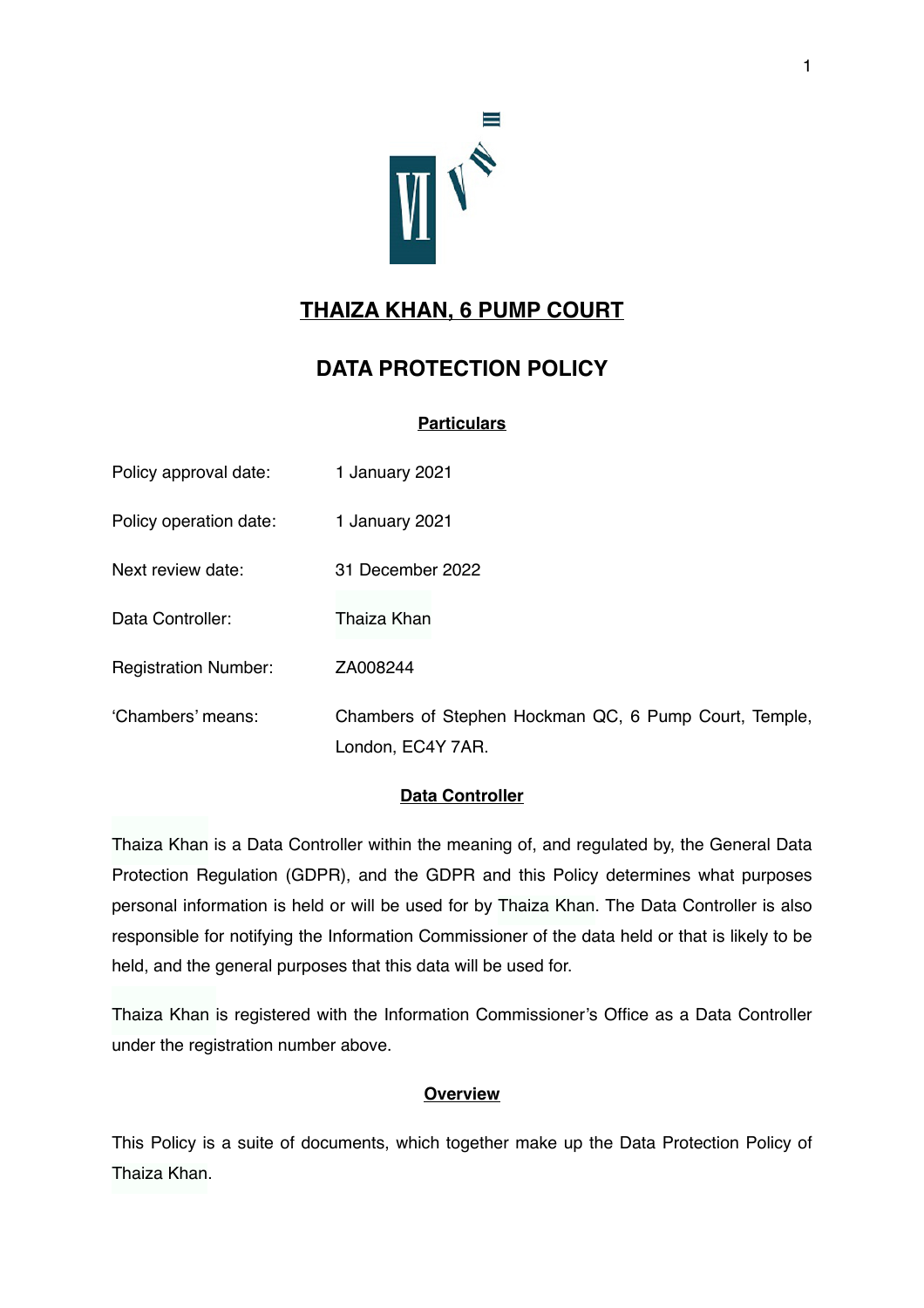This Data Protection Policy is made up of the following documents:

- 1. General Data Protection Policy
- 2. Mobile Working Policy
- 3. Data Retention and Disposal Policy
- 4. Subject Access Request Policy
- 5. Data Breach Checklist
- 6. Joint Controllers Data Sharing Agreement
- 7. Data Controller and Data Processor Agreement
- 8. Privacy Notice

This Policy is publicly published on the Chambers website under Thaiza Khan's profile and is accordingly constructively brought to the attention of all clients, potential clients, sources of instruction (whether solicitors, public bodies or via direct access), other members of the Bar, staff, employees, regulatory bodies such as the BSB or ICO, third-party contractors and service providers, and any other person with whom Thaiza Khan deals as a barrister.

This Policy will govern all aspects of Thaiza Khan's practice and activities as a Data Controller.

The Joint Controllers Data Sharing Agreement and Data Controller and Data Processor Agreement making up part of this Policy will be binding upon any person, organisation or body with whom Thaiza Khan engages with respectively as a Joint Data Controller with Thaiza Khan or as a Data Processor instructed or contracted by Thaiza Khan.

Thaiza Khan also adheres to 6 Pump Court's Data Protection, Privacy and Information Management Policy, which is publicly available on Chambers' website.

#### **Definitions**

Personal data Any factual information or expressions of opinion relating to an individual where that individual can be identified directly from that information or in conjunction with any other information coming into the possession of the data holder.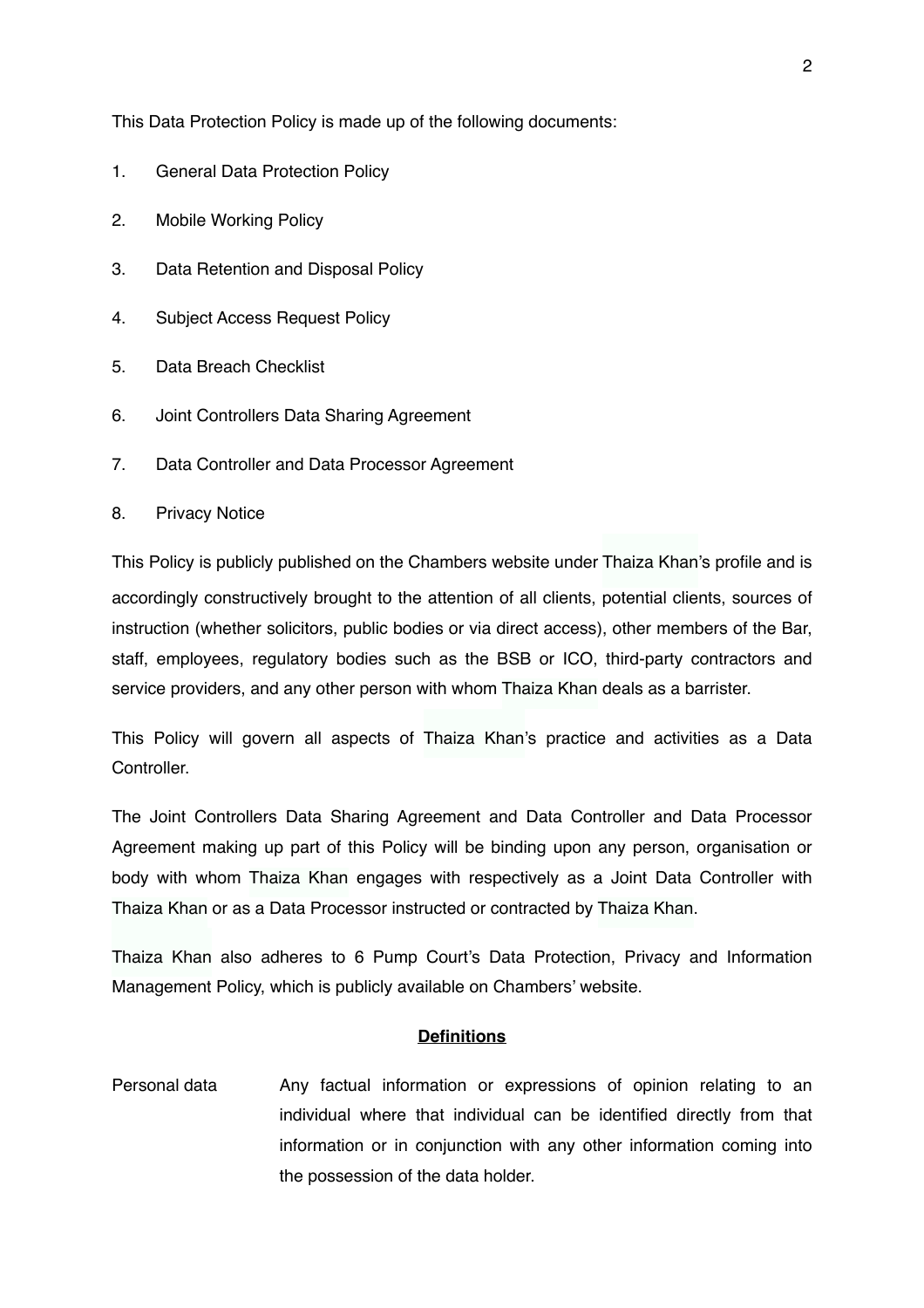- Data Controller The individual or organisation controlling personal data that decides the purpose of processing personal information, including what information will be processed and how it will be obtained.
- Data Processor An individual (other than an employee of the Data Controller) or organisation that processes personal information whilst undertaking a business activity or contracted service on behalf of the Data Controller.
- Data processing Any business activity or contracted service that involves using personal, corporate or other information for any purpose, including obtaining, recording, holding, viewing, storing, adapting, altering, deleting, disclosing. This is not restricted to computer processing but includes manual files and verbal discussions.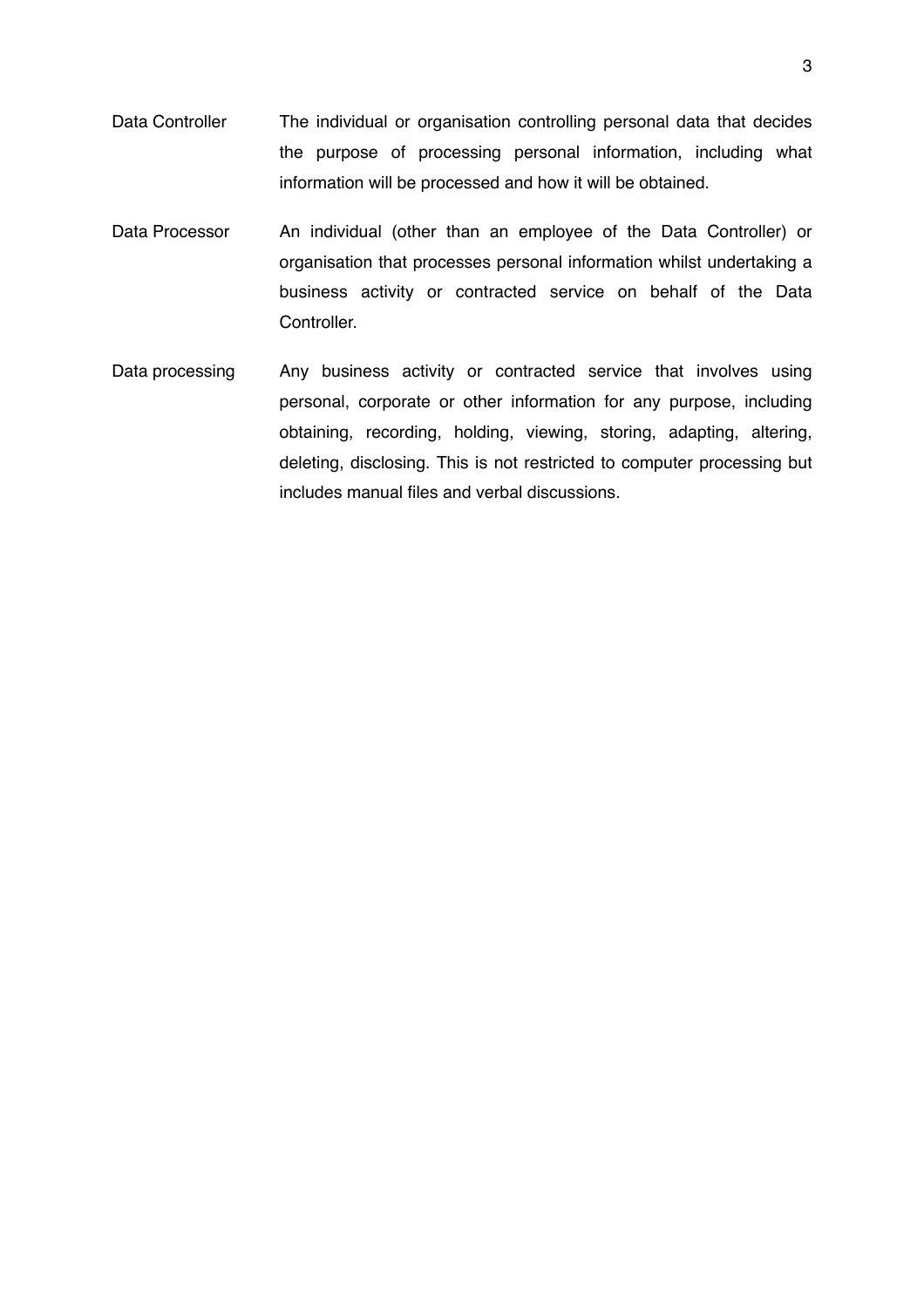# **GENERAL DATA PROTECTION POLICY**

# **Introduction**

Thaiza Khan needs to gather and use certain information about individuals.

These can include clients, customers, suppliers, business contacts, employees and other people the practice has a relationship with or may need to contact.

This Policy describes how this personal data must be collected, handled, stored to meet the practice's data protection standards – and to comply with the law.

### **Why this Policy Exists**

This General Data Protection Policy exists to ensure that Thaiza Khan:

- Complies with GDPR and follows good practice
- Protects the rights of staff, clients, customers and partners
- Is open about how individuals' data is stored and processed
- Is protected from the risks of a data breach

This Policy applies the provisions of the GDPR to Thaiza Khan's practice and ensures compliance with the same.

### **Data Protection Law**

The GDPR describes how organisations must collect, handle, and store personal information.

These rules apply regardless of whether data is stored electronically, on paper or on other materials.

To comply with the law, personal information must be collected and used fairly, stored safely and not disclosed unlawfully.

The GDPR is underpinned by six important principles. They say that personal data must be:

1. Processed lawfully, fairly, and transparently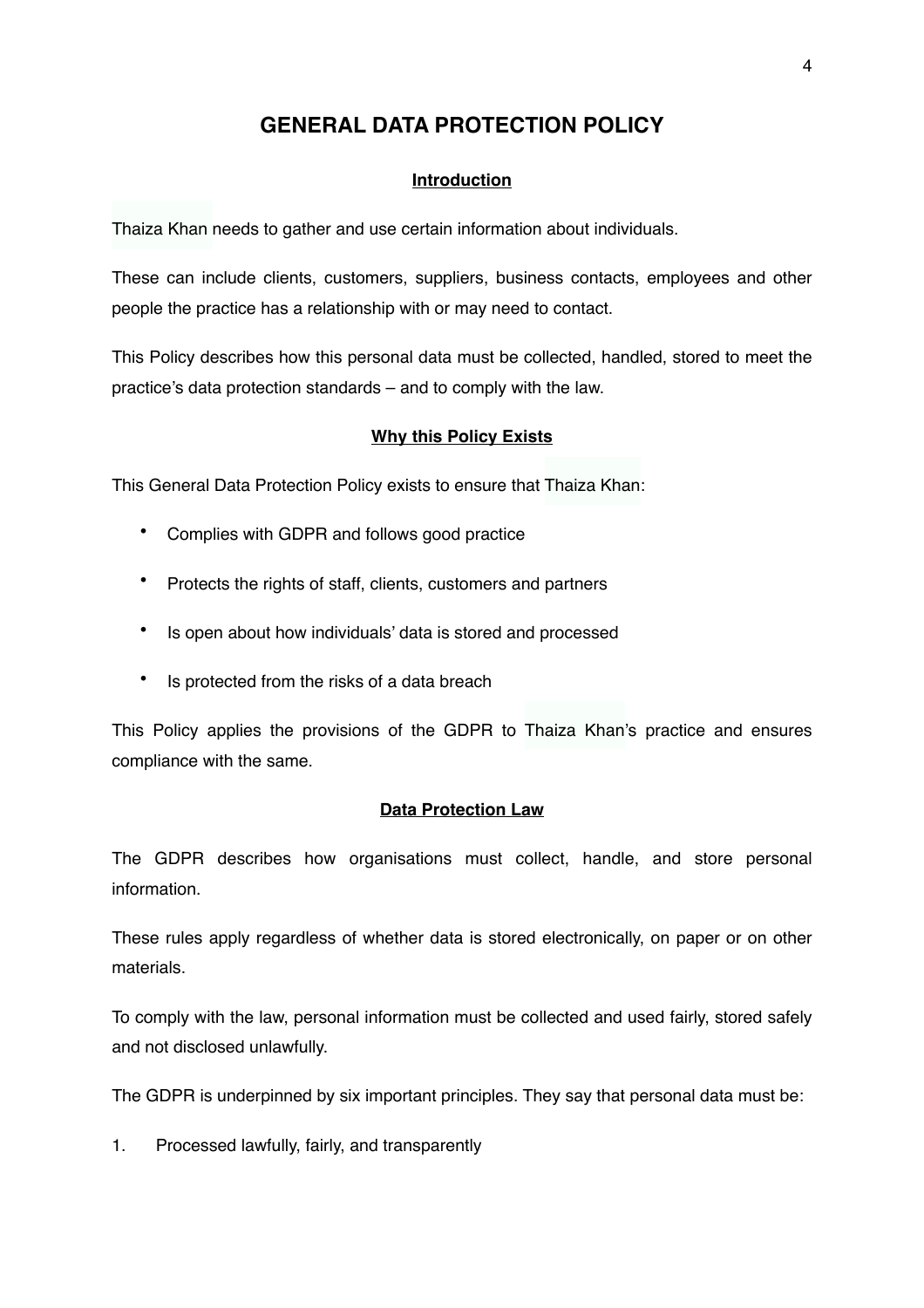- 2. Collected for specific, explicit, and legitimate purposes
- 3. Adequate, relevant, and limited to what is necessary for processing
- 4. Accurate and, where necessary, kept up to date.
- 5. Kept in a form such that the Data Subject can be identified only as long as is necessary for processing
- 6. Processed in a manner that ensures appropriate security of the personal data

This Policy will be updated as necessary to reflect best practice in data management, security, and control and to ensure compliance with any changes or amendments made to the GDPR.

### **People, Risks and Responsibilities**

### People

This Policy applies to:

- Thaiza Khan
- All employees or staff of Thaiza Khan or Chambers, including volunteers, work experience students or support staff
- All contractors, suppliers and other people working on behalf of Thaiza Khan

It applies to all data Thaiza Khan holds relating to identifiable individuals. This can include but is not limited to names of individuals, postal addresses, email addresses, telephone numbers, financial data, business names, plus any other personal sensitive information relating to individuals.

### Risks

If personal data is not processed in accordance with this Policy and the GDPR generally, there is a risk of sanction against Thaiza Khan by way of ICO penalty, prosecution or reputational damage, or of loss occasioned by compensation, damages and costs payable under a civil claim or complaint by a data subject.

# **Responsibilities**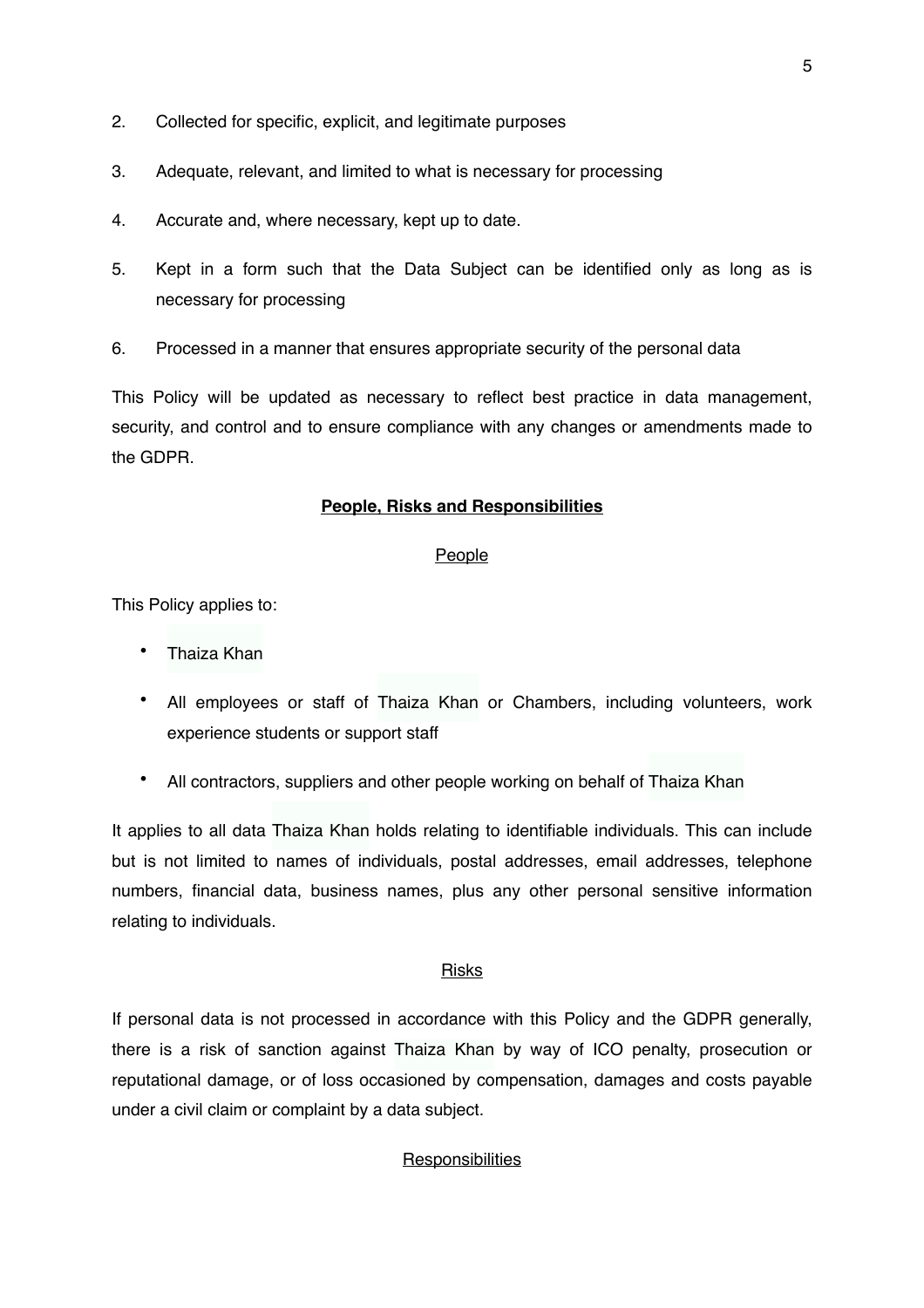Thaiza Khan and everyone who works for Thaiza Khan either directly or indirectly has responsibility for ensuring data is collected, stored and handled appropriately.

This Policy will be updated as necessary to reflect best practice in data management, security, and control and to ensure compliance with any changes or amendments made to the GDPR.

# **General Data Protection Policy Information**

Thaiza Khan will, through appropriate management and strict application of criteria and controls:

- Observe fully conditions regarding the fair collection and use of information
- Meet its legal obligations to specify the purposes for which information is used
- Collect and process appropriate information, and only to the extent that it is needed to fulfil its operational needs or to comply with any legal requirements
- Ensure the quality of information used
- Ensure appropriate retention and disposal of information
- Ensure that the rights of people about whom information is held, can be fully exercised under the GDPR. These include:
	- o The right to be informed
	- o The right of access
	- o The right to rectification
	- o The right to erase
	- o The right to restrict processing
	- $\circ$  The right to data portability
	- o The right to object
	- o Rights in relation to automated decision making and profiling.
- Take appropriate technical and organisational security measures to safequard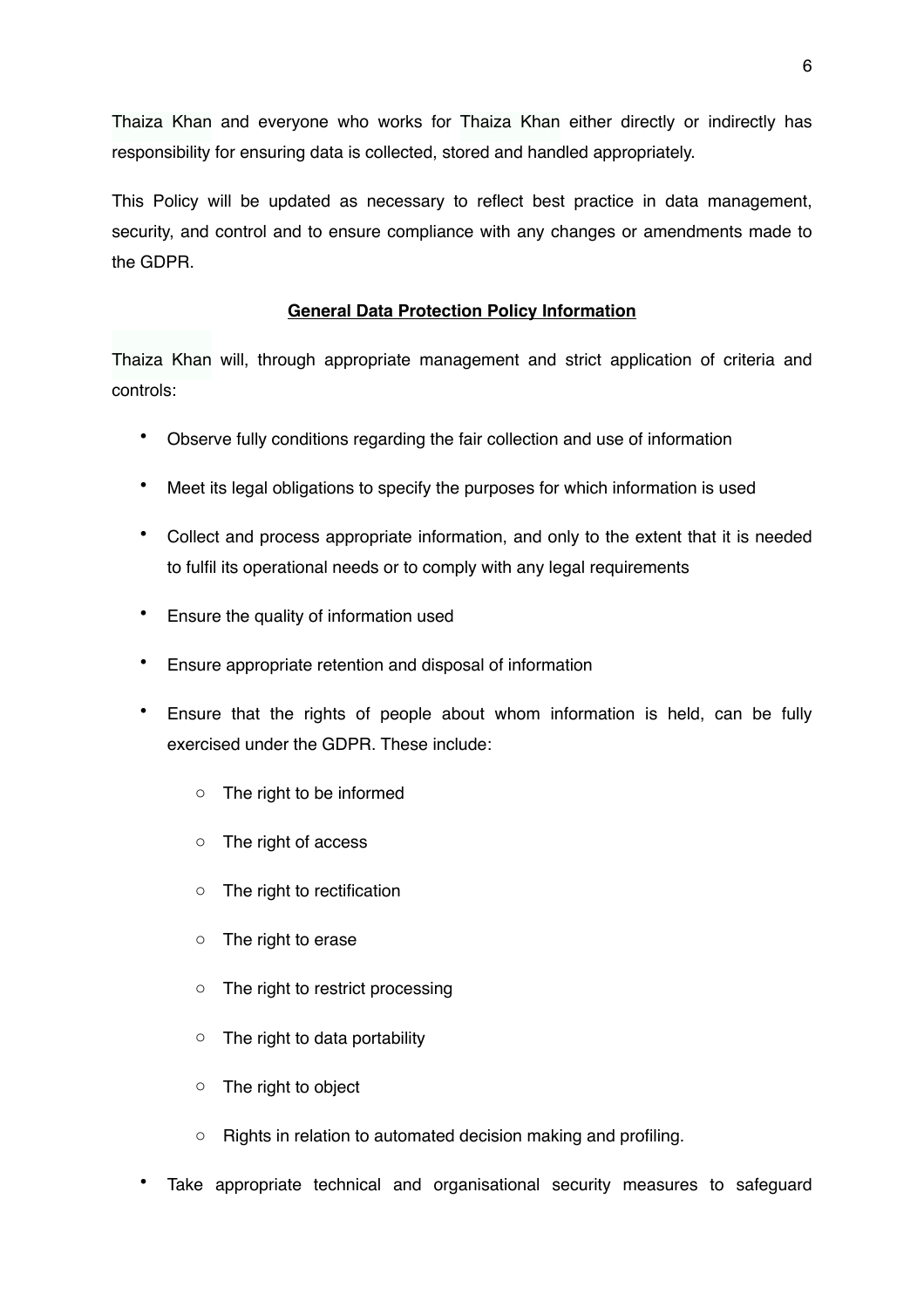personal information

- Ensure that personal information is not transferred outside the EEA without suitable safeguards
- Treat people justly and fairly whatever their age, religion, disability, gender, sexual orientation or ethnicity when dealing with requests for information
- Set out clear procedures for responding to requests for information

# **Data Storage**

Information and records relating to service users will be stored securely and will only be accessible to authorised staff and Data Processors.

Information will be stored for only as long as it is needed or required statute and will be disposed of appropriately.

Thaiza Khan will ensure all personal and company data is non-recoverable from any computer system when that system comes to be disposed of.

# **Data Access and Accuracy**

All data subjects have the right to access the information Thaiza Khan holds about them, except where specific exemptions apply to a legal professional. Thaiza Khan will also take reasonable steps ensure that this information is kept up to date.

In addition, Thaiza Khan will ensure that:

- Everyone processing personal information understands that they are contractually responsible for following good data protection practice
- Everyone processing personal information is appropriately trained to do so
- Everyone processing personal information is appropriately supervised
- Anybody interested in making enquiries about handling personal information knows what to do
- Enquiries about handling personal information are dealt with promptly and courteously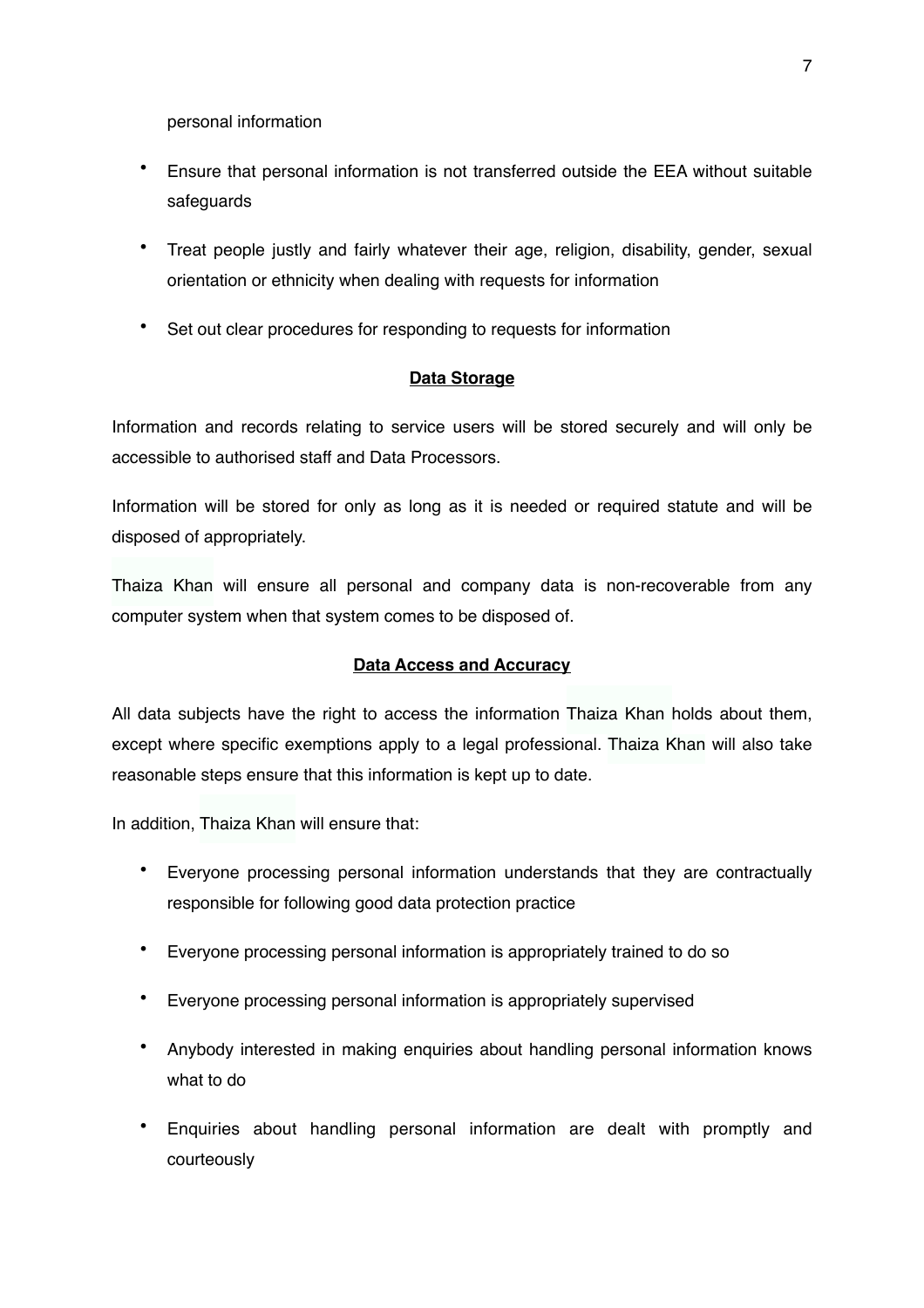- The manner in which personal information is handled is explained clearly
- There will be a regular review and audit of the ways personal information is held, managed and used
- There will be a regular assessment and evaluation of the methods and performance in relation to handling personal information
- All Chambers staff are aware that a breach of the rules and procedures identified in this Policy may lead to disciplinary action being taken against them

### **Disclosure**

Thaiza Khan may share data with agencies such as government departments and other relevant parties.

The data subject will be made aware in most circumstances how and with whom their information will be shared. There are circumstances where the law allows Thaiza Khan to disclose data (including sensitive data) without the data subject's consent.

These are:

- Carrying out a legal duty or as authorised by an appropriate government body
- Protecting vital interests of a data subject or other person
- The data subject has already made the information public
- Conducting any legal proceedings, obtaining legal advice or defending any legal rights
- Monitoring for equal opportunities purposes i.e. race, disability or religion
- Providing a confidential service where the data subject's consent cannot be obtained or where it is reasonable to proceed without consent: e.g. where Thaiza Khan would wish to avoid forcing stressed or ill data subjects to provide consent signatures.

### **Data Protection Training**

Thaiza Khan will ensure that any employees that work on data controlled by Thaiza Khan are trained in data protection obligations and particularly this Policy annually.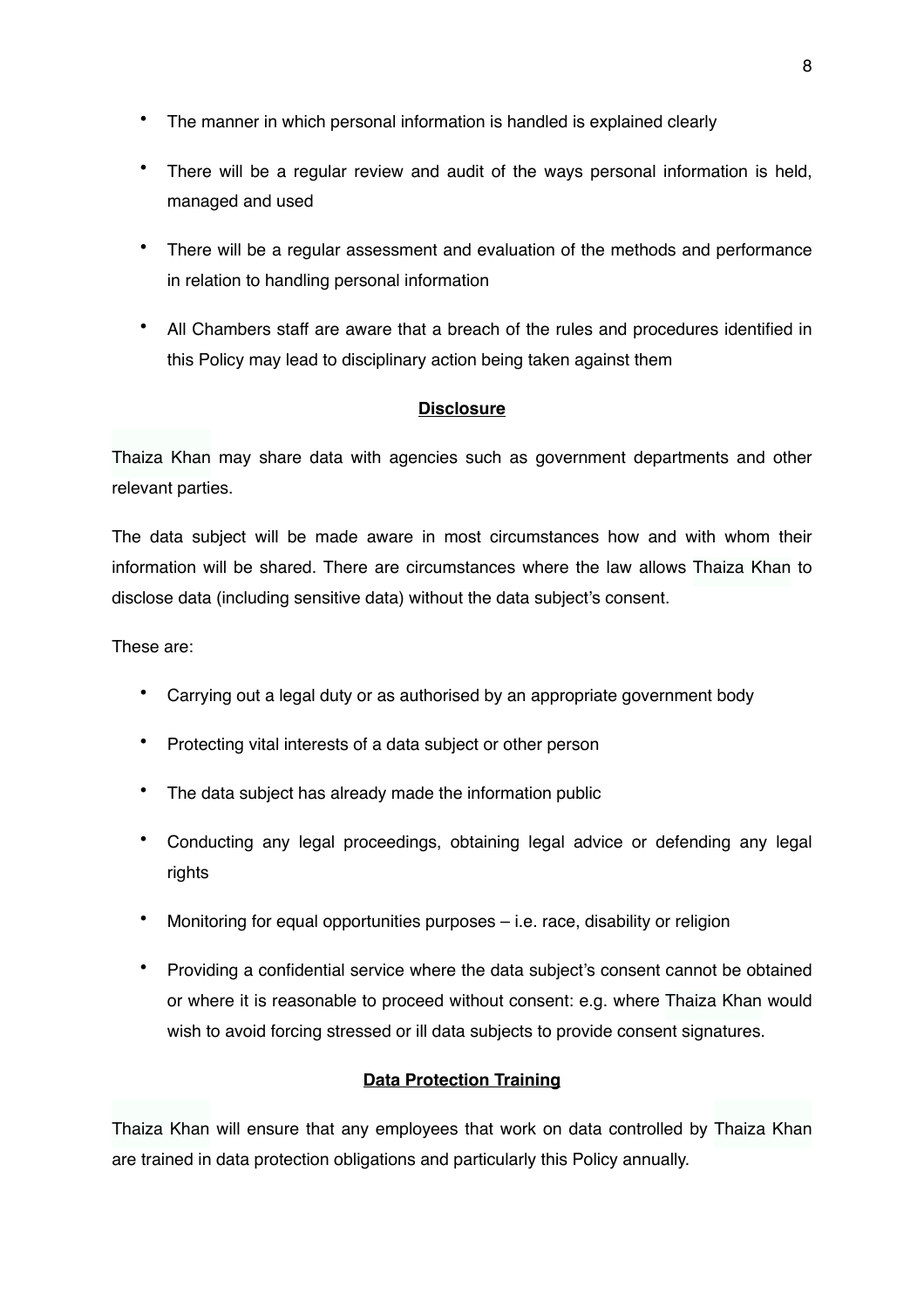If new members of staff commence work they will be provided with data protection training within the first month of employment.

Thaiza Khan keeps a register of all training provided to staff.

# **Non-Conformance**

Thaiza Khan will self-report any data breaches to the ICO in accordance with the Data Breach Checklist below.

Any employee, staff member or worker of Thaiza Khan or of Chambers found to have violated this Policy may be subject to disciplinary action, up to and including termination of employment.

Any third-party Data Processor which processes data controlled by Thaiza Khan which fails to conform to the obligations under the GDPR will have action taken against it, either to terminate, suspend or reconsider such an instruction.

In case of any queries or questions in relation to this Policy please contact Thaiza Khan via Chambers.

# **Practical Information on Data Processing**

Thaiza Khan processes personal data and sensitive personal data as follows:

- 1. Personal data is usually received either by hard copy or electronically. Hard copy personal data is usually received in Chambers where it is stored securely in the Clerks Room or equivalent until collected in person by Thaiza Khan. Electronic personal data will usually be received by email, on removable storage media such as rewritable disks, or by download link. Such personal data will sometimes be processed by Chambers' clerks on behalf of Thaiza Khan by first receiving the personal data to be forwarded on to Thaiza Khan.
- 2. Personal data making up contact details and emails will be stored on Chambers' case management system and on email systems and on devices operated by Chambers' clerks as well as on Thaiza Khan's systems, in order that data subjects can be contacted by both Thaiza Khan, Chambers' clerks and by other members of Chambers when instructed on a case or if a case needs to be returned inside or outside of Chambers, and for Chambers to process Thaiza Khan's fee invoices.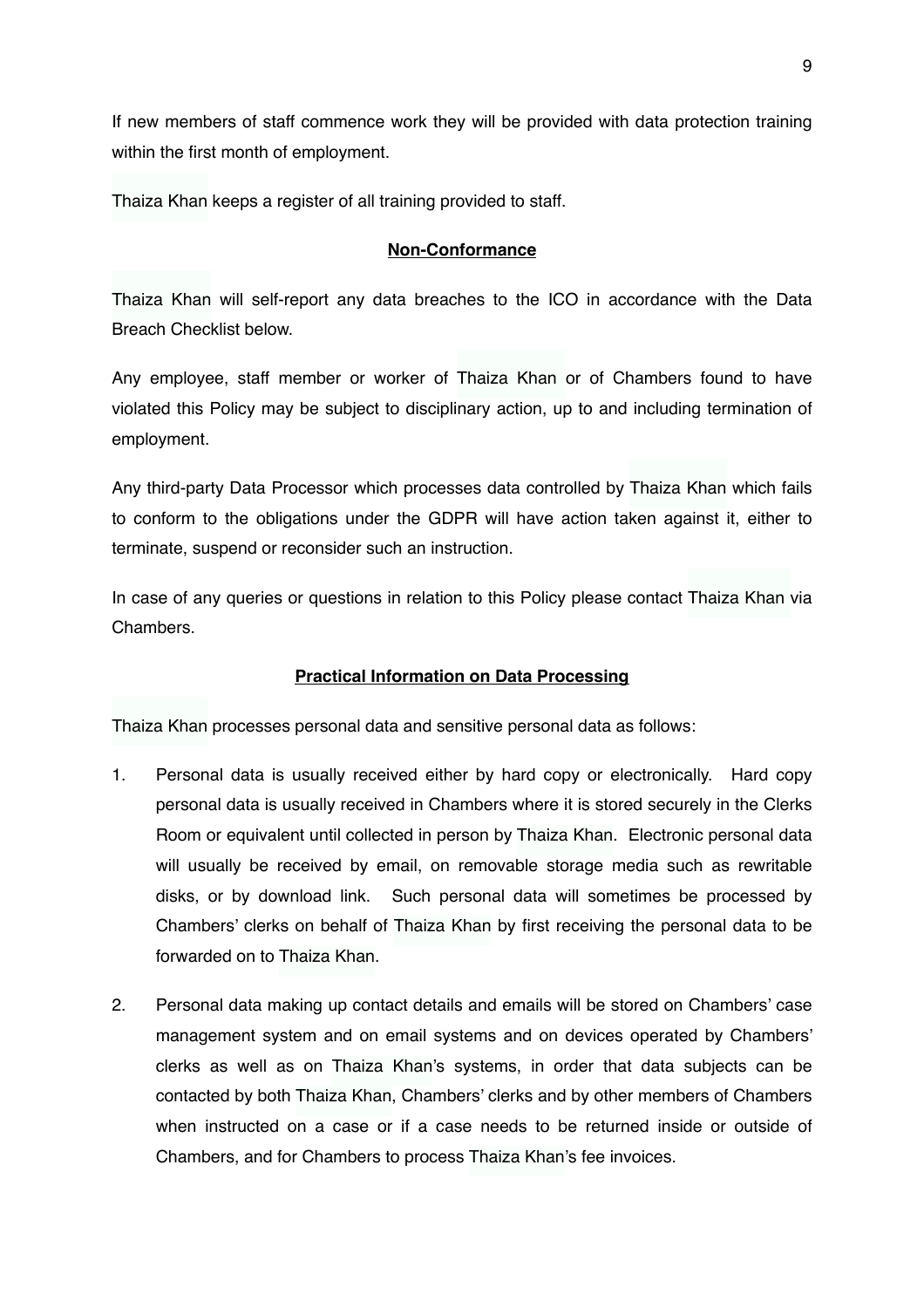- 3. When hard copy papers are passed to Thaiza Khan they will then be stored securely in Chambers, or taken out of Chambers for the purpose of Court hearings or to be worked on remotely in accordance with Thaiza Khan's Mobile Working Policy.
- 4. When electronic documents or files are passed to Thaiza Khan they will be saved onto Thaiza Khan's work system, which uses cloud computing to store these documents remotely and locally on a desktop computer, a laptop, a tablet computer and a smartphone.
- 5. Electronic documents which are processed by Chambers' clerks as well as being passed to Thaiza Khan by being attached to email will be saved to Chambers' case management system by the clerks and held securely by Chambers as a Data Processor for Thaiza Khan.
- 6. When a case is complete the hard copy papers will be returned to the professional client if there is one. Papers relating to a direct access client's case will be retained unless requested otherwise.
- 7. When a case is complete the electronic file storing all data relating to that case will be marked accordingly, and will be reviewed under Thaiza Khan's Data Retention and Disposal Policy.
- 8. Personal data may be shared with third parties, including third-party Data Processors, such as witnesses, experts, other members of Chambers, employees of Chambers (such as Clerks), judges or other decision-makers or tribunals, or recipients of marketing materials, but only ever for Thaiza Khan's legitimate interests as a barrister. Thaiza Khan will at all times adhere to the BSB Code of Conduct on client confidentiality.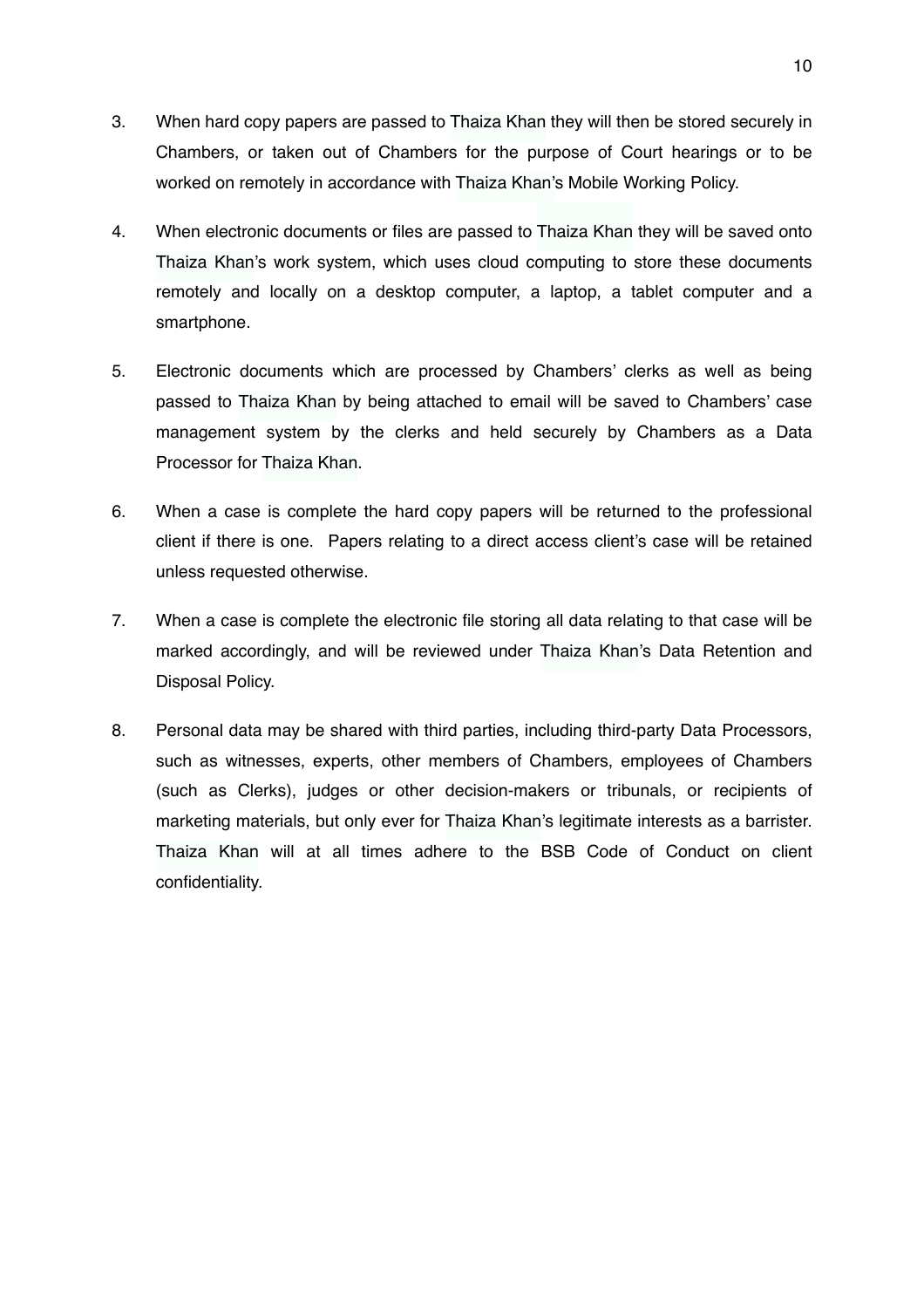# **MOBILE WORKING POLICY**

### **Introduction**

This Policy applies to Thaiza Khan and any Data Processor instructed on Thaiza Khan's practice who may remove case files, papers or other personal data from the precincts of Chambers' offices for the purposes of work.

#### **Hard Copy Materials**

Thaiza Khan will adhere to the following rules on paper and other hard copy materials:

- 1. Thaiza Khan will not remove client files or data from Chambers for any other reason than carrying out legitimate processing activities.
- 2. All files or case papers leaving Chambers are to be stored in an appropriately secured bag or box which remains under the control of the responsible person at all times.
- 3. Case files or papers will never be left freely available in any common area where they may be read by other individuals, e.g. unattended in court, in advocates' rooms in courthouses, in coffee shops, or at home.
- 4. Case files will not be left in a position where another person entering the room or looking through a window might inadvertently read them.
- 5. Case files will never be read or worked on in public where they can be overlooked by members of the public, including working on phones or laptops.
- 6. Case files may be worked on at home provided that the material is put away in a nonportable container when not in use. There will be appropriate physical security measures in place any files are stored for example, the use of burglar alarms and / or a lock on the room the files are in.
- 7. All case files will be moved securely. On public transport case files will not be left unattended. If travelling by private car, where practicable, they will be kept out of sight and stored as inconspicuously as possible. Case files should not be left in a car unattended except where the risk is less of a risk than them being taken away. Case files should never be left in a car overnight.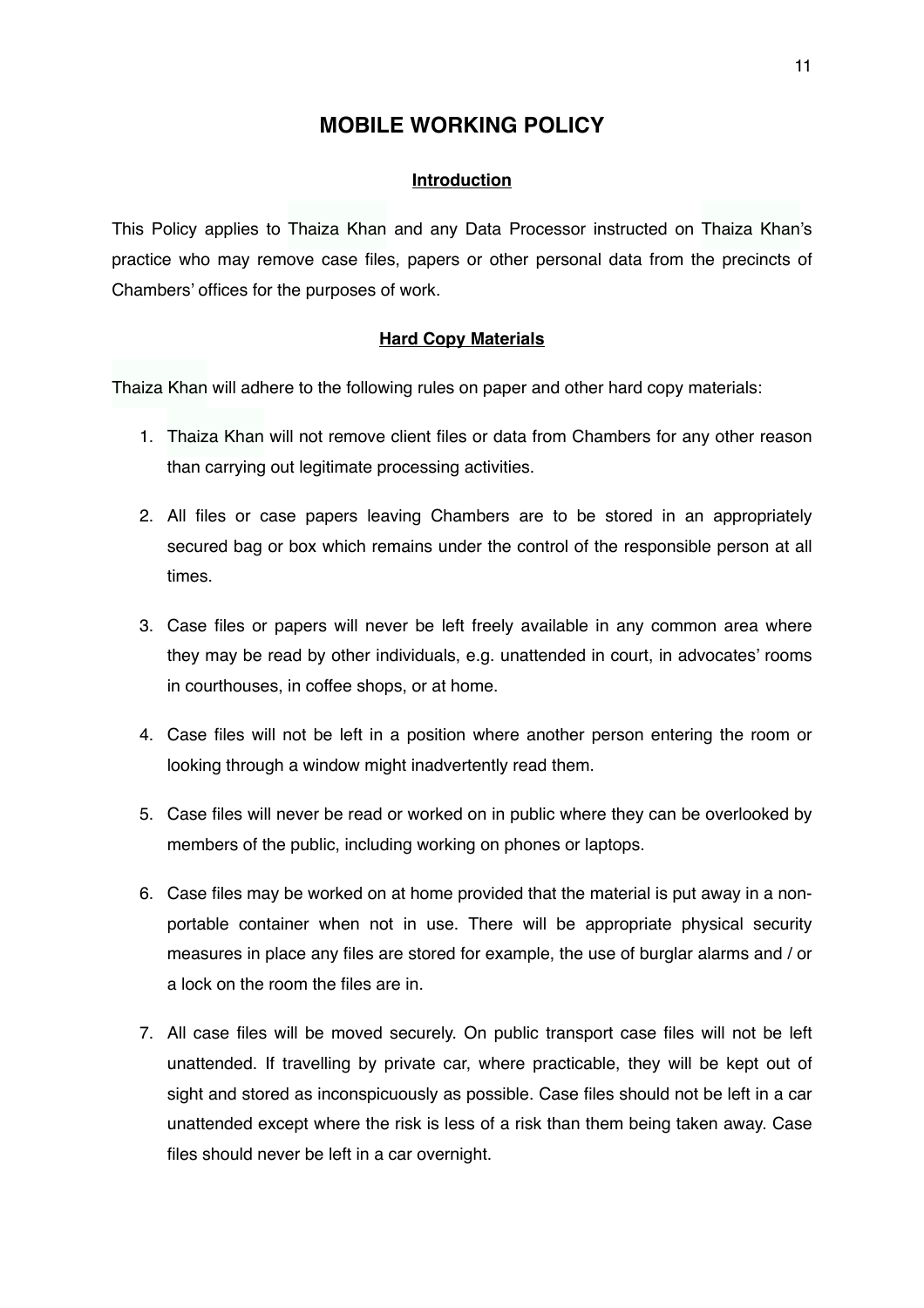- 8. Thaiza Khan will not dispose of hard copy papers that contain any client data outside of Chambers, including handwritten notes, post-its etc. All hard copy paper disposals will take place in Chambers to meet confidential waste standards by secure shredding.
- 9. When no longer needed for the purpose of work off the premises of Chambers, all hard copy papers will be returned to Chambers as quickly as reasonably possible.

### **Electronic Devices**

Thaiza Khan will adhere to the following rules when processing personal data on electronic devices:

- 1. When accessing emails from a smartphone or tablet, the device will be suitably password-protected and, if appropriate, encrypted. Thaiza Khan operates an 'inbox zero' policy so that the number of emails stored on any device are at a minimum.
- 2. Computers or devices will not be placed so that their screens can be overlooked, especially when working in co-working areas or public places.
- 3. Extreme care will be taken to ensure that client data and personal data relating to data subjects contained on laptops, removable devices and removable storage media is not lost or stolen.
- 4. Laptops and other removable devices will never be left unattended in public places or left in a car overnight
- 5. The material on any laptop or other removable device will be kept to the minimum necessary to enable work to be carried out efficiently
- 6. The electronic storage of case files will carry with it minimum levels of security, namely that all devices containing work-related data (whether or not this data amounts to personal data under the GDPR) will:
	- a) Be password-protected
	- b) Have up-to-date anti-virus and anti-spyware software
	- c) Be subjected to regular virus scans
	- d) Be protected by an appropriate firewall for the computer used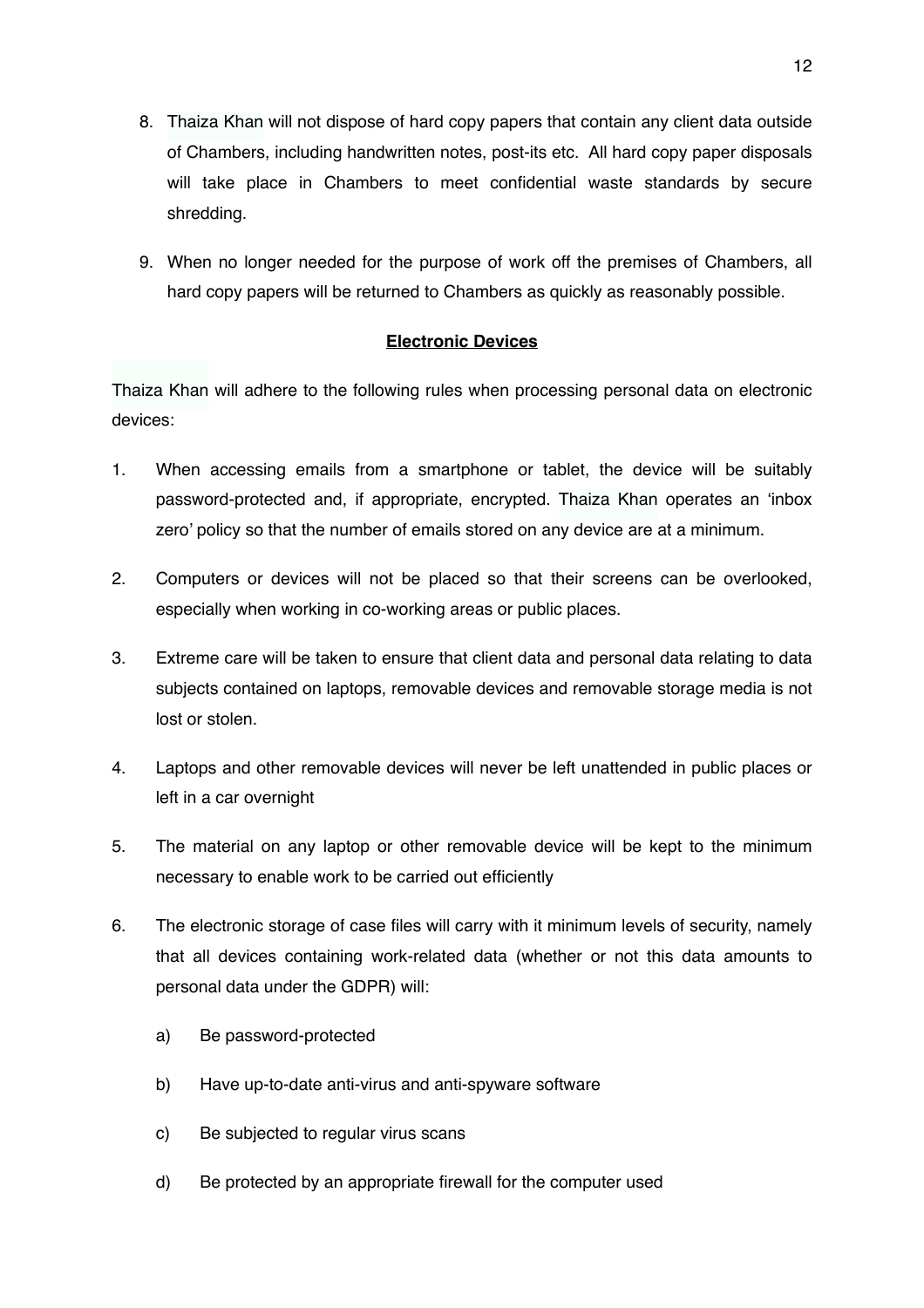- e) Only connect to secure wifi or mobile data internet connections, or public wifi connections via a virtual private network if appropriate
- f) Have regular operating software updates
- g) Have care taken with them such that malware or virus infection shall be avoided at all costs
- h) Work in progress will be regularly backed up, and back-up media used for case files will be locked away securely, or be saved to a secure cloud computing folder
- i) Computers used for working on case files at home will be protected from unauthorised and unrestricted access by third parties including family members.
- 7. The use of removable storage media (such as memory sticks, rewritable disks, removable hard disk drives and USB drives) will only be used to store personal data controlled by Thaiza Khan with the express authorisation of Thaiza Khan, and only in particular circumstances necessary for work-related purposes. Where Chambers receives removable storage media carrying data controlled by Thaiza Khan from clients or third parties it will hold these securely until collected by Thaiza Khan and such removable media will only be transferred in physical form by tracked or registered services such as tracked DX or post.
- 8. Laptop computers will be encrypted to FIPS 140-2 or CCTM (CESG Claims Tested Mark) standards or to such other standards as may be approved by Thaiza Khan's professional clients. Whole-disk encryption rather than folder encryption is required.
- 9. Thaiza Khan maintains a log of all computers and devices used for storing or working on case files. The log is maintained and updated from time to time and records type, model and serial number of each device, together with the details and currency of any anti-virus, anti-spyware, encryption or other security software maintained on each machine. Thaiza Khan will only use devices that are on this log for processing client data.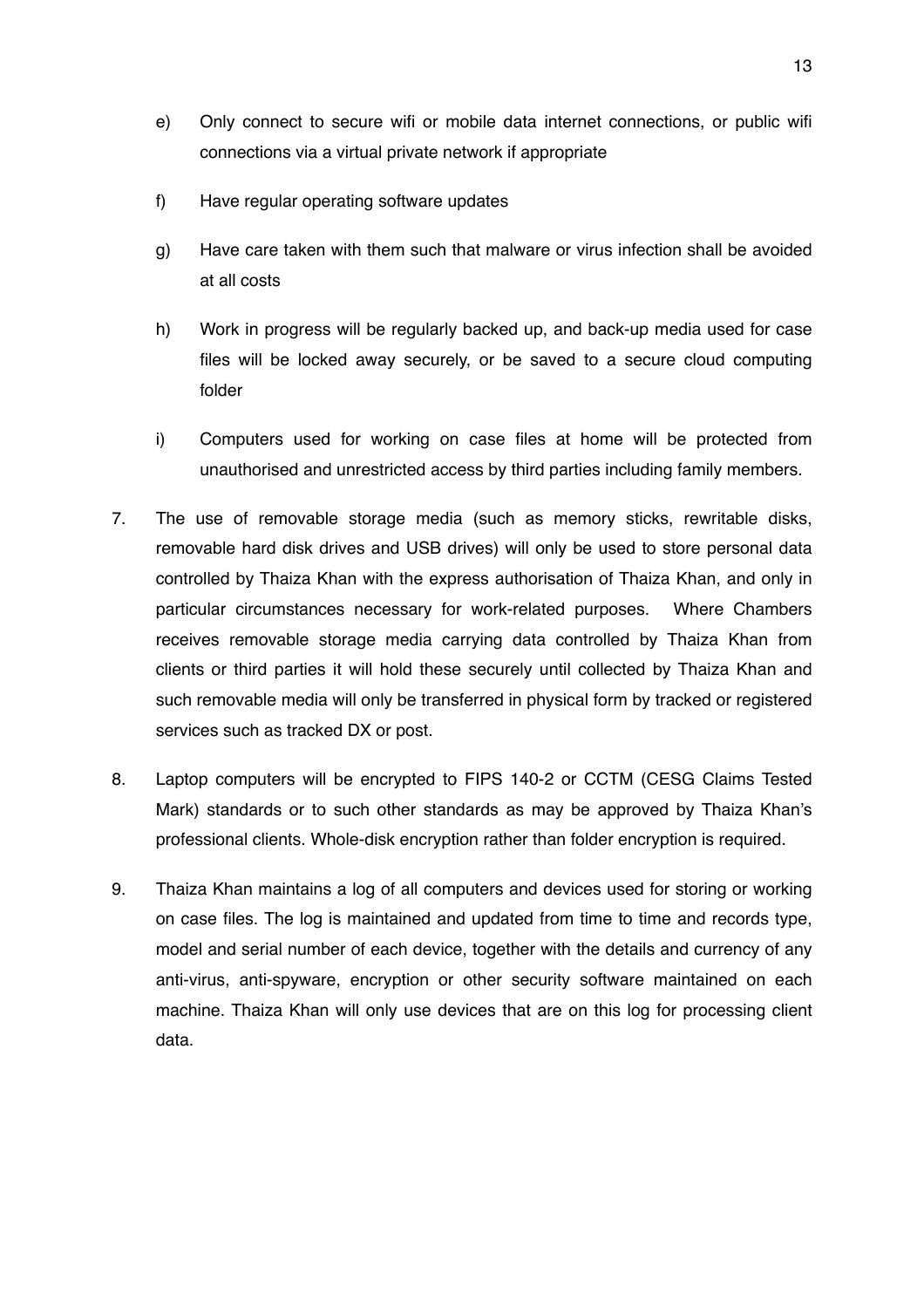# **DATA RETENTION & DISPOSAL POLICY**

#### **Introduction**

In the course of carrying out various functions, Thaiza Khan creates and holds a wide range of recorded information. Records will be properly retained to enable Thaiza Khan to meet the business needs of work at the self-employed regulated Bar, legal requirements imposed on Thaiza Khan by the professional regulator or under other legislation, to evidence events or agreements in the event of allegations or disputes and to ensure that any records of historic value are preserved.

The untimely destruction of records could affect:

- 1. The conduct of Thaiza Khan's business
- 2. The ability of Thaiza Khan to defend or instigate legal actions
- 3. Thaiza Khan's ability to comply with statutory obligations
- 4. Thaiza Khan's reputation

Conversely, the permanent retention of records is undesirable and disposal is necessary to free up storage space, reduce administrative burden and to ensure that Thaiza Khan does not unlawfully retain records for longer than necessary (particularly those containing personal data).

#### **Purpose**

The purpose of this Policy is to set out the length of time that Thaiza Khan's records will be retained and the processes to review the records as to any further retention or for disposing of records at the end of the retention period.

Thaiza Khan demonstrates accountability to proper data retention through the retention of records and by demonstrating that disposal decisions are taken with authority and in accordance with due process.

The Policy helps to ensure that Thaiza Khan operates in compliance with the GDPR and any other legislative or regulatory retention obligations.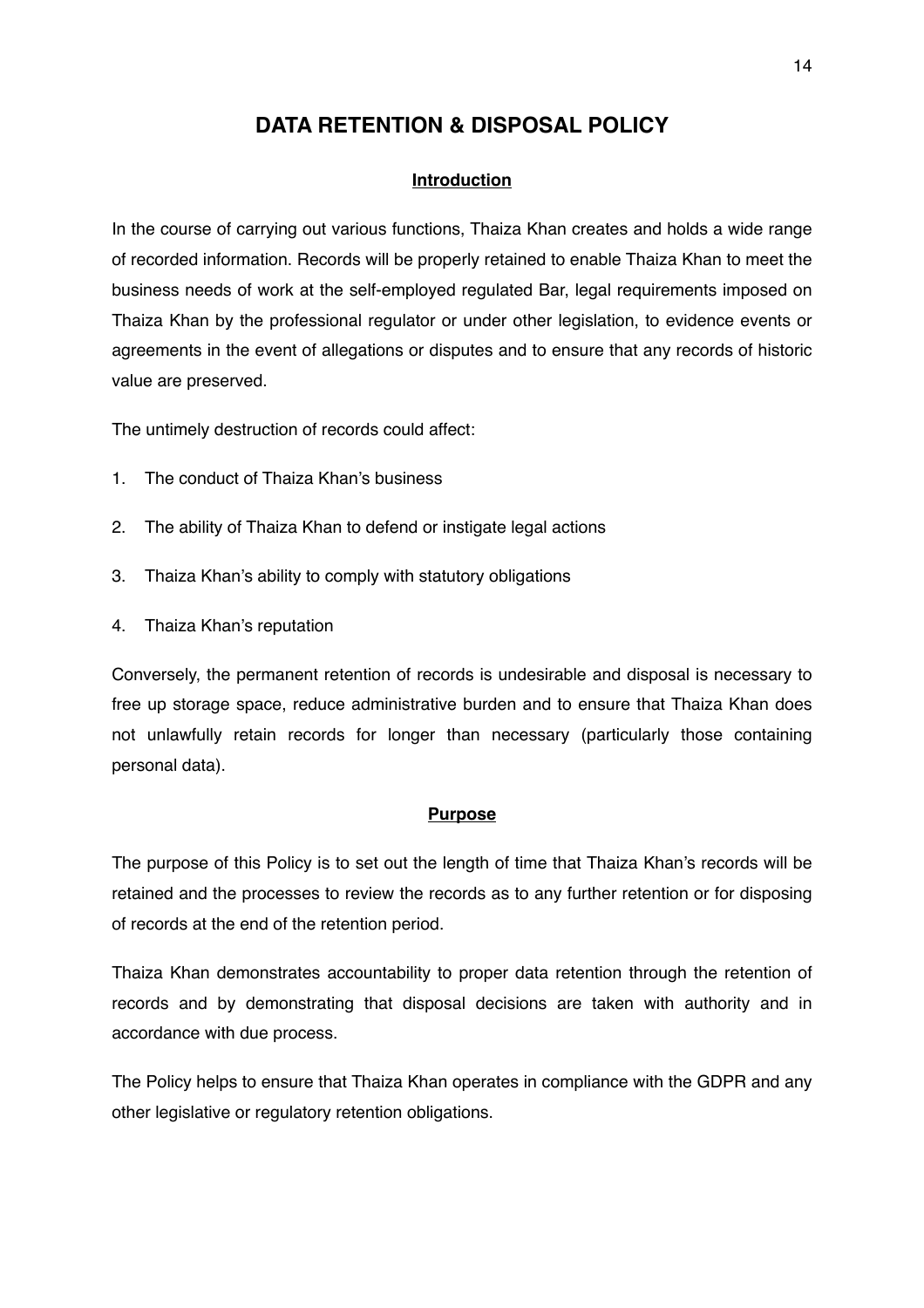#### **Scope**

This Policy covers all data, information and records processed by Thaiza Khan as a Data Controller wherever created or held and on whatever media, including: on paper; in electronic files (including databases, word processing documents, power point presentations, spreadsheets, webpages, PDF files, and e-mails); and photographs, scanned images, DVD-ROMs and videos.

This Policy covers all data, information and records processed by Thaiza Khan as a Data Controller wherever created or held and such records may include, but are not limited to: client files; minutes of meetings; submissions from external parties; contracts and invoices; registers; legal advice; file notes; financial accounts; employee information; and publications.

#### **Application**

The Policy applies equally to Thaiza Khan as a Data Controller and whoever or whatever may act as a Data Processor for Thaiza Khan including Chambers, employees on a substantive or temporary contract, service providers, contractors, and any and all associated persons who work for Thaiza Khan.

#### **Minimum Retention Period**

Unless a record has been marked for 'permanent preservation' Thaiza Khan's policy will be to only be retain data for a period of 15 years. This minimum retention period has been formulated on the basis that this allows a client or third party to issue proceedings or a complaint against Thaiza Khan within then applicable limitation period of six years, plus a period of three years to allow for appeals or the active period of a case to elapse before limitation starts to run.

The minimum retention period has been calculated taking account of:

- 1. The business need of Thaiza Khan's practice
- 2. Applicable legislation
- 3. The need for Thaiza Khan to respond to complaints
- 4. The ability of Thaiza Khan to take or defend legal action.

#### **Disposal**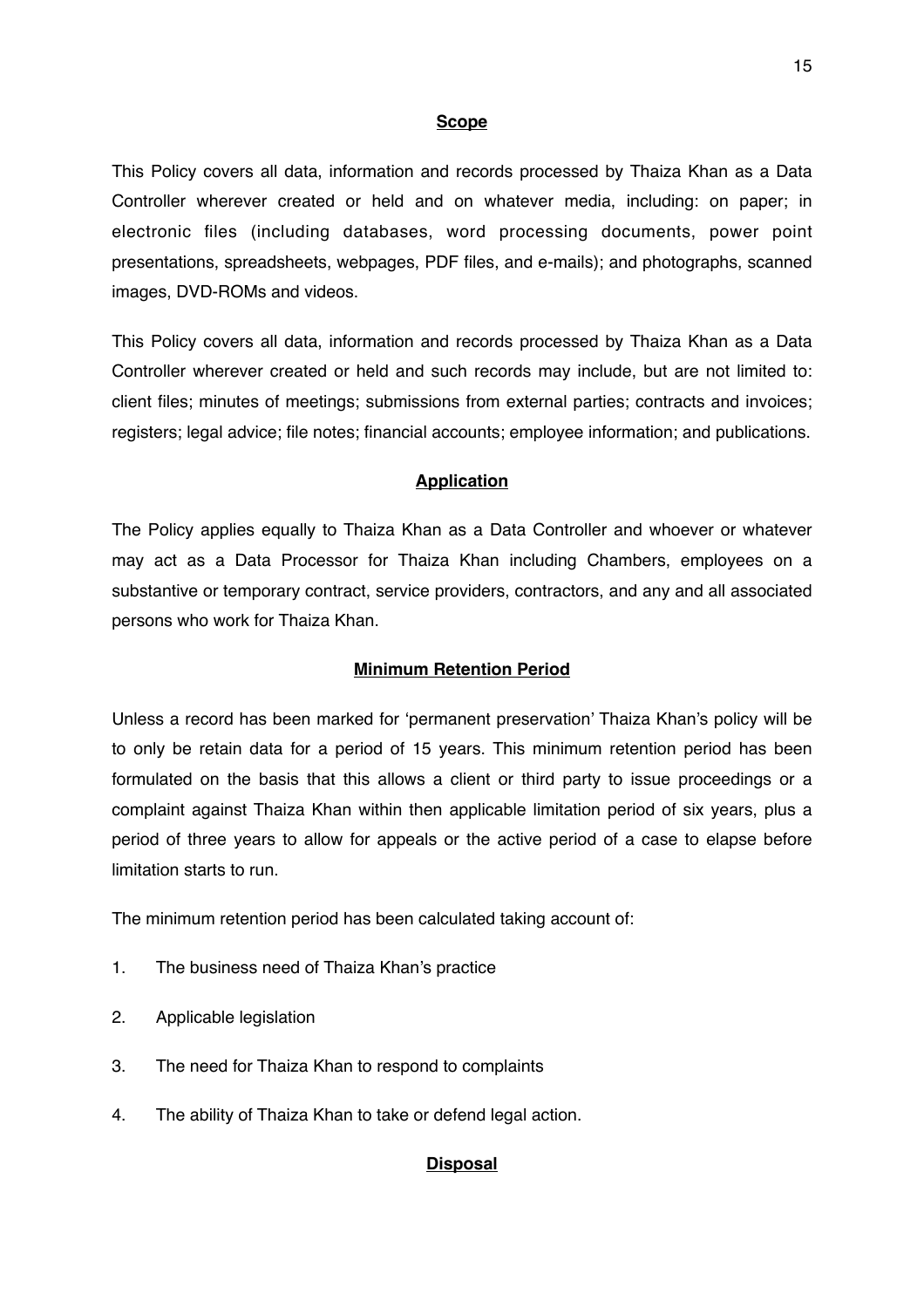# What is Disposal?

Thaiza Khan is responsible for ensuring that all data held is periodically reviewed at least annually to determine whether any retention periods have expired. This will take the form of assessing the 'Last Modified' or 'Date Saved' metadata for electronic files, the noted 'Case Closed' date on paper files, or the 'Date Sent' metadata for emails. Once the retention period has expired, the data will be reviewed and a 'disposal action' agreed upon.

A 'disposal action' is;

- 1. The destruction of the record
- 2. The retention of the record for a specific further period in order to facilitate Thaiza Khan's practice, or
- 3. Alternative disposal of the record e.g. returning papers to the instructing solicitor

# Making and Recording the Disposal Decision

A review of the data will take place as soon as possible after the expiry of the retention period or, if that is not feasible, the data will be retained and a later review date set. This may not be a detailed or time-consuming exercise but there will be a considered appraisal of the contents of the data. The review will be conducted by the Thaiza Khan.

The disposal decision will be reached having regard to:

- The on-going business and accountability needs of Thaiza Khan's practice
- Applicable legislation
- Whether the record has any long-term historical or research value
- The best practice in the legal industry
- Any costs associated with continued storage versus costs of destruction;
- The legal, political and reputational risks associated with keeping, destroying or losing control over the record.

# **Destruction**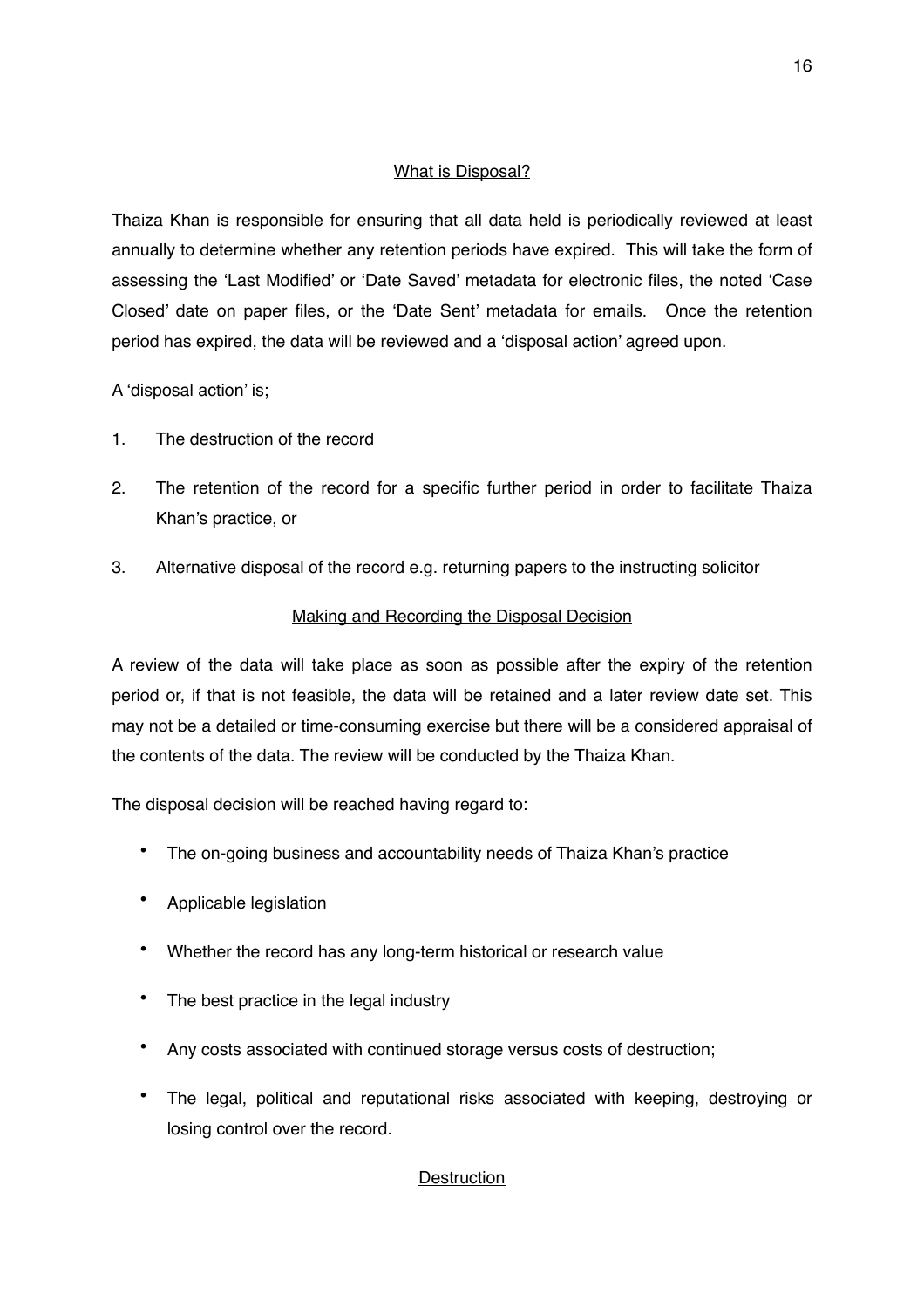No destruction of data will take place without assurance that:

- The data is no longer required by any part of Thaiza Khan's practice
- No work is outstanding on any instructions on the case in question or any related case
- No litigation or investigation is current or pending which affects the data
- There are no current or pending FOIA or GDPR subject access requests which affect the record.

# Destruction of Paper Records

Destruction will be carried out in a way that preserves the confidentiality of the data. Nonconfidential records may be placed in ordinary rubbish bins or recycling bins. Confidential records will always be placed in confidential waste bins or shredded and placed in paper rubbish sacks for collection by an approved disposal firm. All copies, including security copies, preservation copies and backup copies will be destroyed at the same time in the same manner.

# Destruction of Electronic Records

All electronic records will be either physically destroyed or wiped. Deletion of the files simply by over-writing will not be sufficient, save that the data may be deleted pending the eventual physical destruction or wiping of the device in question.

# Further Retention

Upon review the data may be retained for a further period if it has on-going business value or if there is specific legislation which requires it to be held for a further period.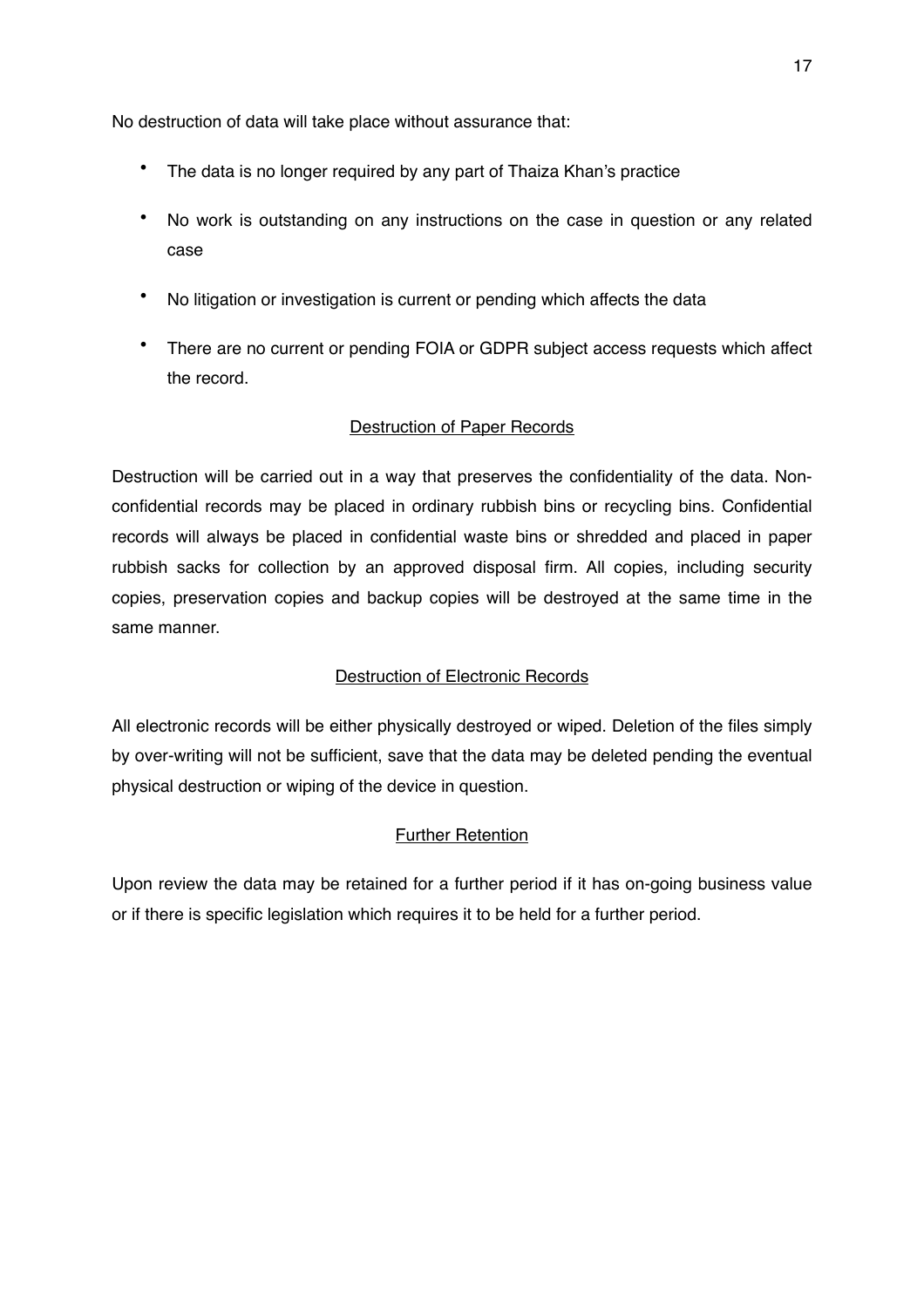# **SUBJECT ACCESS REQUEST POLICY**

# **Subject Access Requests**

All individuals who are the subject of personal data held by Thaiza Khan are entitled to:

- 1. Ask what information Thaiza Khan holds about them and why
- 2. Ask how to gain access to it
- 3. Be informed how to keep it up to date
- 4. Be informed how the company is meeting its data protection obligations

If an individual contacts Thaiza Khan requesting this information, this is called a subject access request. This request is to be dealt with promptly and in any event within one month. Thaiza Khan can be contacted at the address at the top of this Policy.

Thaiza Khan may carry out any of the following before releasing data further to a subject access request:

- 1. Request photographic proof of identification before sharing any information.
- 2. Check if there are any exemptions contained within the GDPR which prevent the sharing of this information with the data subject
- 3. Clarify and request further details about the subject access request if it is unclear before providing a copy of all information within one calendar month of receipt of a clear request.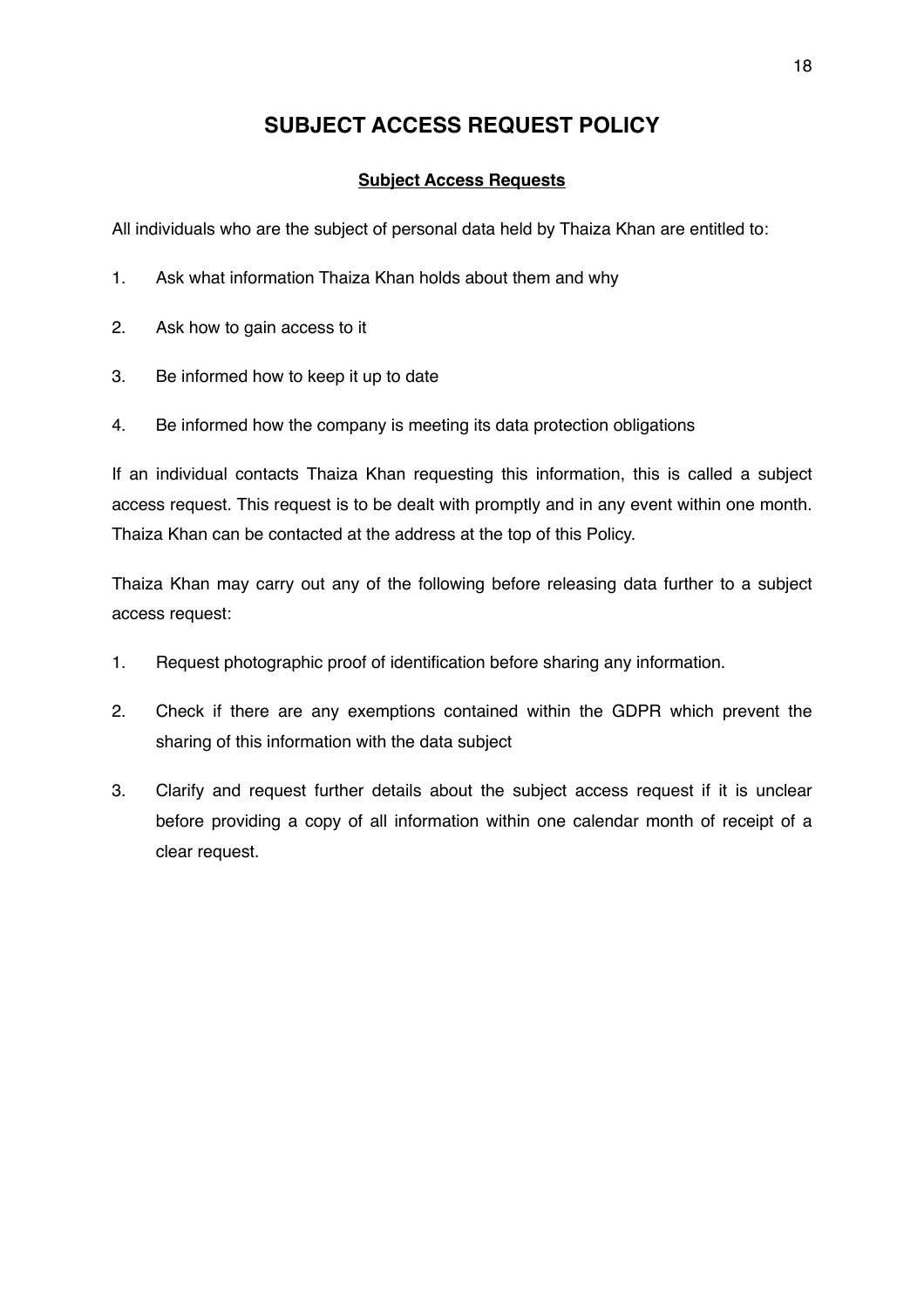# **DATA BREACH MANAGEMENT CHECKLIST**

### **Introduction**

This Policy will apply as a Checklist to guide Thaiza Khan through the steps necessary upon any data breach or suspected data breach occurring in respect of data for which Thaiza Khan is the Data Controller

A data protection breach is defined as *"a breach of security leading to the accidental or unlawful destruction, loss, alteration, unauthorised disclosure of, or access to, personal data transmitted, stored or otherwise processed"*.

Thaiza Khan will also follow the Chambers Data Protection Breach Reporting Procedure under the Chambers Data Protection, Privacy and Information Management Policy where appropriate.

#### **Investigate**

Record details of the data breach:

- 1. Describe the incident in as much detail as possible.
- 2. When did the incident happen?
- 3. How did the incident happen?
- 4. Has there been any delay between the breach happening and the breach being investigated?
- 5. What is the scope of the breach?
- 6. What data has been breached?
- 7. How many data subjects are affected?
- 8. Are any of the data subjects at risk as a result of the breach?
- 9. What type of information is involved? Is it commercial or personal?
- 10. What can happen to the information? How could it be used to a detrimental effect? What action could be taken to deal with those effects?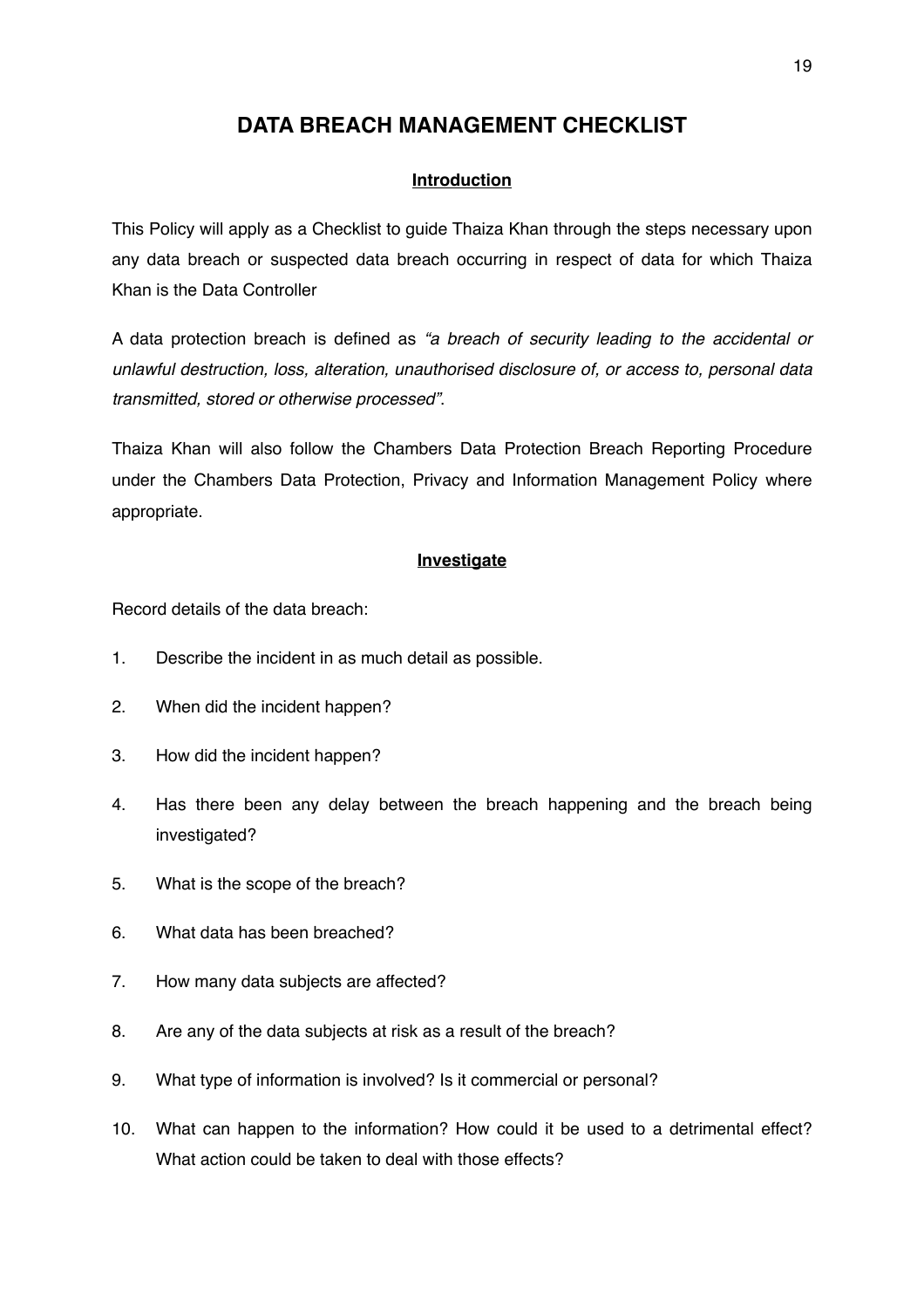11. If data has been lost or stolen, are there any safeguards in place such as encryption?

## **Containment**

Record what technical systems have been affected:

- 1. Emails
- 2. Cloud or server storage
- 3. Case or practice management systems
- 4. Mobile devices
- 5. Home or Chambers internet access

What can you do to prevent further loss or consequences?

#### **Notification**

Consider who needs to be notified of the breach:

- 1. Instructing solicitors or department, or direct access client if appropriate
- 2. Individuals who are the subjects of the data
- 3. Chambers' Data Protection Officer
- 4. Head of Chambers
- 5. Chambers' Senior Clerk
- 6. Email and/or Chambers' case management systems service provider
- 7. Police
- 8. Bar Standards Board
- 9. Information Commissioner's Office
- 10. Professional indemnity insurer
- 11. CJSM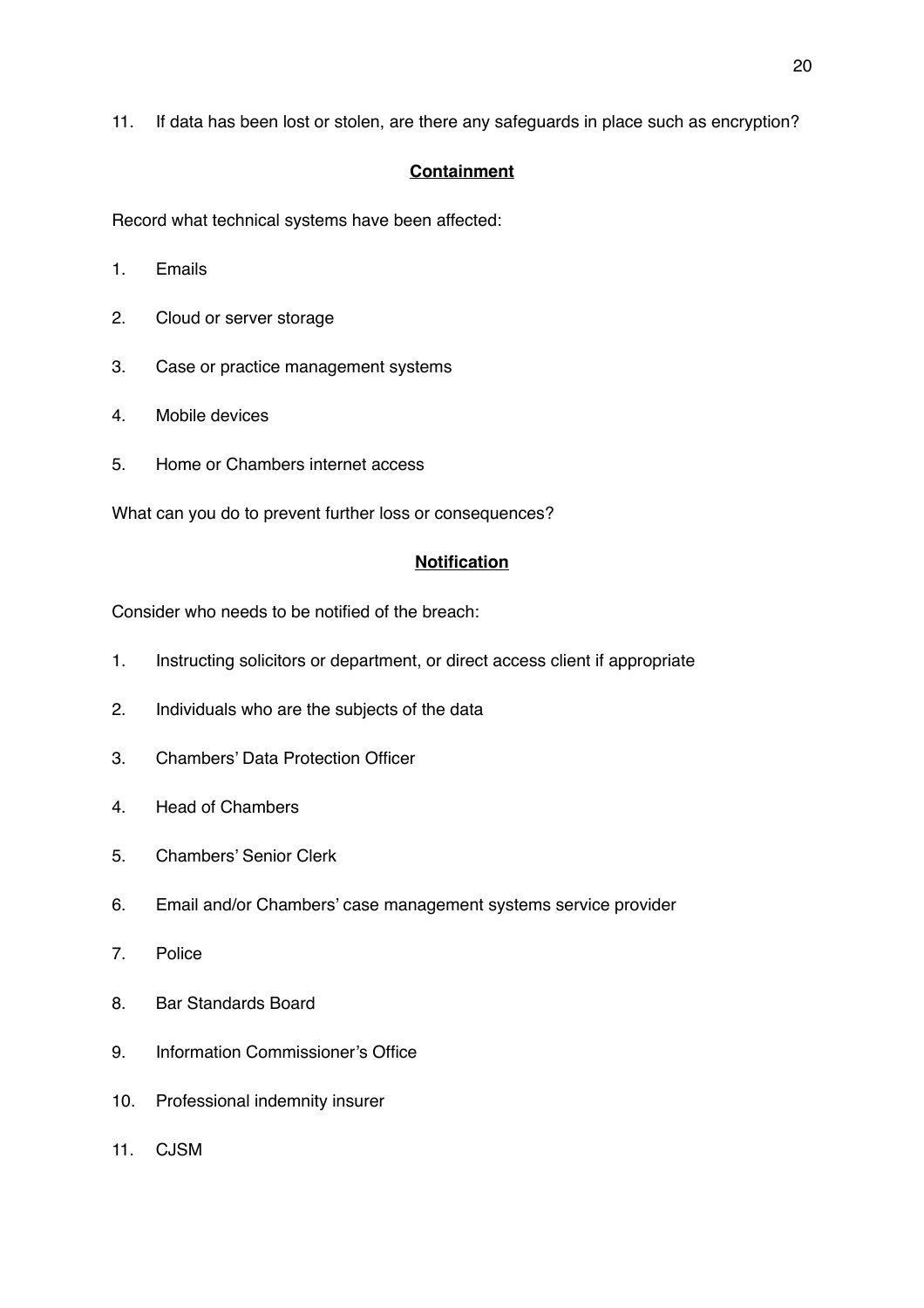## **Sources of Assistance**

Do you need to get legal advice?

Do you need PR assistance in relation to media attention?

Can your IT providers help?

Can Chambers assist?

# **Communications**

Ensure that every person provided with information about the incident understands the need for confidentiality.

Ensure that there is a clear communication strategy with a central point of contact.

All communications relevant to the incident should be restricted to an agreed group of people to avoid any unintended waiver of privilege or other unplanned disclosure of information.

# **Evaluation**

Assess why the breach occurred and review systems to prevent recurrence.

Prepare a report in writing for the ICO if the data breach is reportable.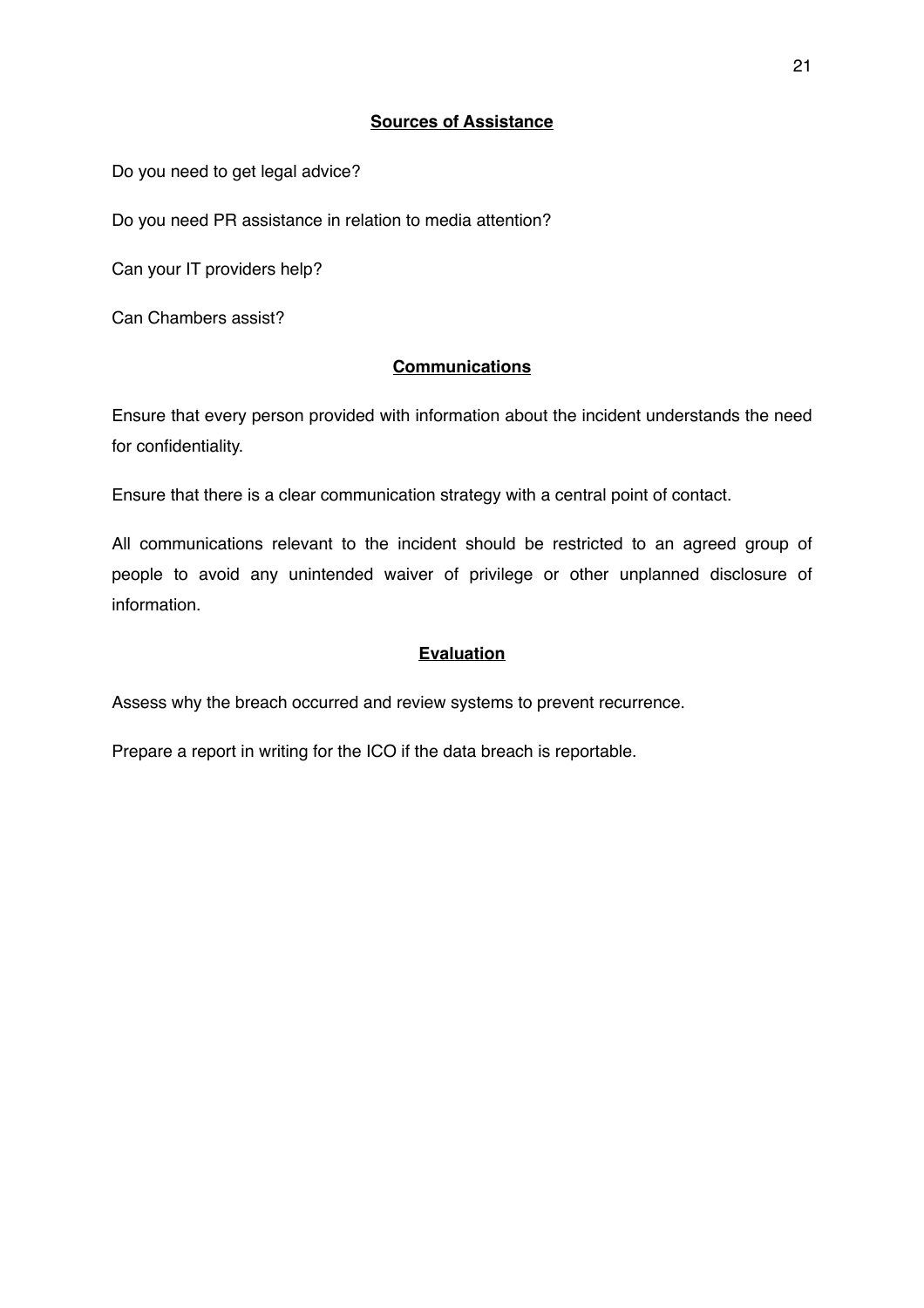# **JOINT CONTROLLERS DATA SHARING AGREEMENT**

# *Between*

Thaiza Khan

Registered Data Controller Ref No. [insert number]

*And* 

Any Data Controller instructing Thaiza Khan to carry out regulated activities as a barrister

*Dated* 

The date instructions are received

# **Introduction**

- 1. The parties to this Agreement will work together to advise, provide expertise to or represent lay clients in legal proceedings. The exchange of information facilitates this partnership and should always adhere to legal requirements under the GDPR.
- 2. For the purposes of this Agreement the Parties jointly handle and process personal data and sensitive personal data as defined in the GDPR and are accordingly Joint Data Controllers within the meaning of the GDPR. This joint control is primarily applicable to the personal data of a lay client(s) where the instructing party is Thaiza Khan's professional client.

# **Parties**

- 3. This Joint Controllers Data Sharing Agreement ("Agreement") is between:
	- (1) Thaiza Khan as a Data Controller

And

(2) Any Data Controller instructing Thaiza Khan

(each "a Joint Party" and jointly "the Joint Parties")

# **Supplemental Agreement**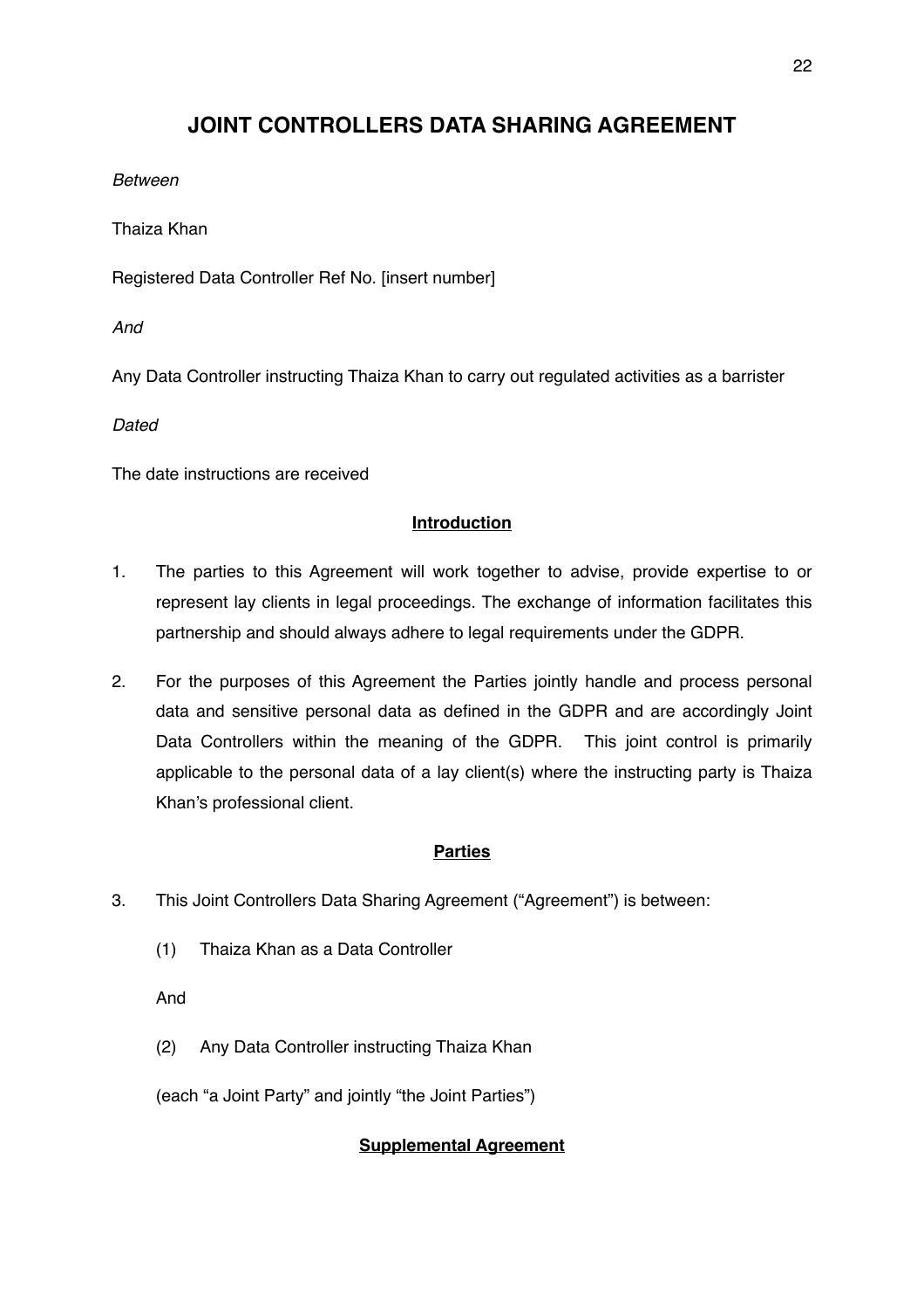- 4. This Agreement is supplemental to any other separate contract entered into between the Joint Parties and exists to ensure that there are sufficient security guarantees in place for the safe sharing of personal data and sensitive personal data in accordance with the GDPR.
- 5. Information to which this Agreement relates must be handled in accordance with the appropriate legislative and regulatory environment and each Joint Party's relevant policies and procedures.

# **Commencement of Agreement**

6. This Agreement will commence immediately upon Thaiza Khan receiving formal instructions from a Data Controller to carry out any task appropriate for a barrister and upon the transfer of any personal data to Thaiza Khan, if transferred prior to formal instruction, and where Thaiza Khan and the other Joint Party are Joint Data **Controllers** 

# **Length of Agreement**

7. This Agreement will remain in place until terminated by either Joint Party and will apply to all cases for all clients that the Joint Parties work on together, now and in the future, unless expressly stated otherwise.

### **Definitions**

8. For the purposes of this agreement "Relevant Information" shall mean any or all personal or sensitive personal data (as defined by the GDPR) relating to a client or clients or a case on which the Joint Parties are working together, or the personal or sensitive personal data of data subjects within that client or clients, or connected with the case in question in any fashion.

### **Purpose and Objectives of the Data Sharing**

9. The purpose of the sharing of data detailed in this Agreement is to provide legal advice and representation to the client or clients.

### **Transfer and Frequency of Data**

10. Relevant Information will be shared as and when required for both Joint Parties to discharge their responsibilities to the client(s) and to provide representation in the case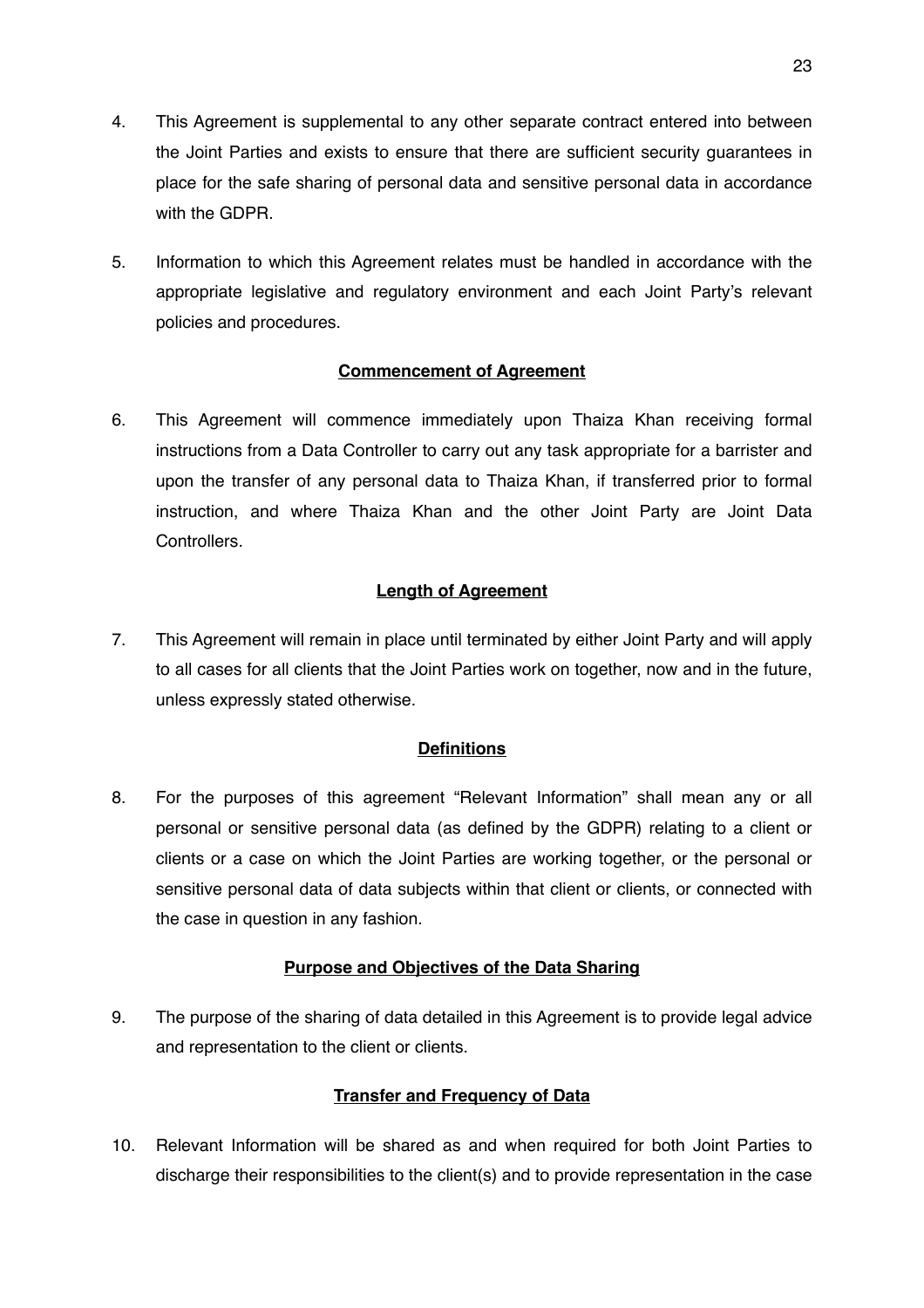appropriately.

#### **Access & Security**

- 11. Under no circumstances should Relevant Information be left unattended or processed in any way that is unsecure.
- 12. Each Joint Party shall notify the others as soon as is practicable, and at a maximum within five working days, if they become aware of any unauthorised or unlawful processing, loss, damage or destruction of the Relevant Information. This includes any 'near misses' and any incidents reported to the ICO. It is the responsibility of the Joint Party managing the incidents to investigate, report and escalate them as appropriate to the necessary regulatory bodies.
- 13. Relevant Information will be shared on a strict need-to-know basis only and will only be processed by employees or third-party Data Processors of either Joint Party in order for them to perform their duties in accordance with one or more of the defined purposes.
- 14. Each Joint Party shall ensure that any processor, agent or subcontractor instructed by them to process Relevant Information will process such information in accordance with the GDPR, and that all appropriate data sharing or processing agreements or contracts are in place.
- 15. Each Party will ensure that all staff with access to the Relevant Information have received appropriate data protection or information governance training and are aware of the confidential nature and duties placed on those processing such information. This includes ensuring they have appropriate monitoring policies and procedures in place for all staff.
- 16. Failure to meet the standards within this Agreement will result in Relevant Information not being shared, which could result in the termination of this and other service agreements.

### **Processing of Relevant Information**

17. Each Party remains responsible for the Relevant Information held and processed within their own systems.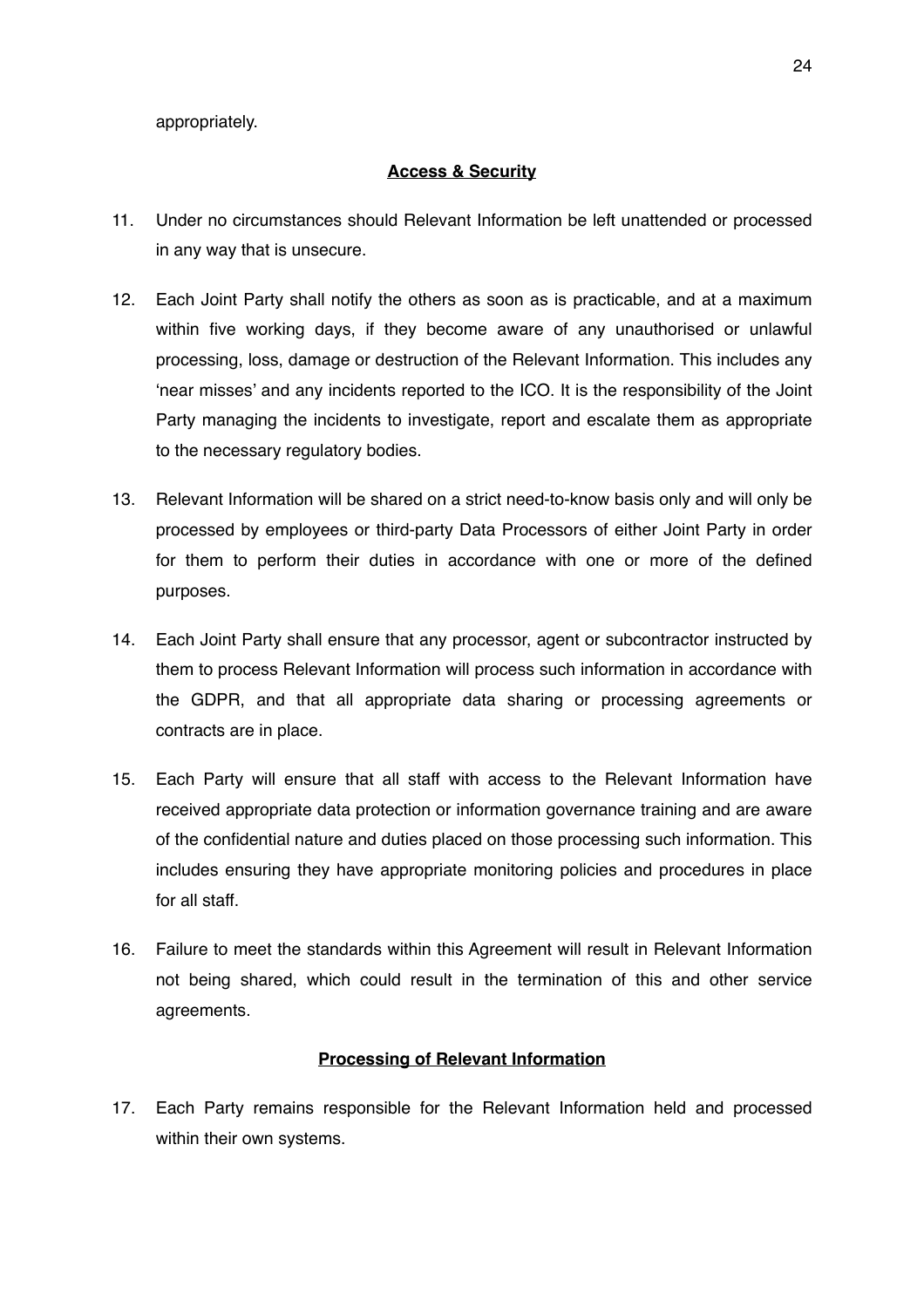- 18. Each Joint Party will ensure Relevant Information will not be processed outside of the European Economic Area without the appropriate safeguards being in place to satisfy the GDPR.
- 19. Each party will comply fully with the GDPR and other relevant legislation. Particular attention must be paid to Principle 6 and ensuring the security of Relevant Information and systems. Each Joint Party will protect such information from unauthorised or unlawful processing, accidental loss, destruction or damage, and acknowledge that they have implemented the required technical and organisational measures.

# **GDPR and the Freedom of Information Act 2000 Subject Access Requests**

- 20. Each Party is responsible for complying with complaints, queries and objections regarding Relevant Information sharing, subject access and freedom of information requests directed to their respective organisation in line with the relevant legislation or policies in practice. Each individual request must be dealt with on a case by case basis and the consequences of their decisions (for example, to object to sharing) must be clearly explained to the individuals in writing by the party receiving the request.
- 21. Each Party shall inform the other of any data subject access requests made in respect data which is jointly controlled.

### **Retention periods**

22. Relevant Information will be retained in line with each party's data retention policy, which both parties confirm meets the requirements under the GDPR.

# **Disposal of information**

23. Both Parties are individually responsible for deleting or safely disposing of Relevant Information when it is no longer required in line with their own data protection policies, which both parties confirm meet the requirements of the GDPR.

### **Termination and Variation**

24. Any Party may terminate this Agreement by giving one calendar month's notice in writing to the other Parties. The terms of this agreement remain binding on any information shared and retained throughout its lifecycle, irrespective of whether the party remains a current signatory to this agreement.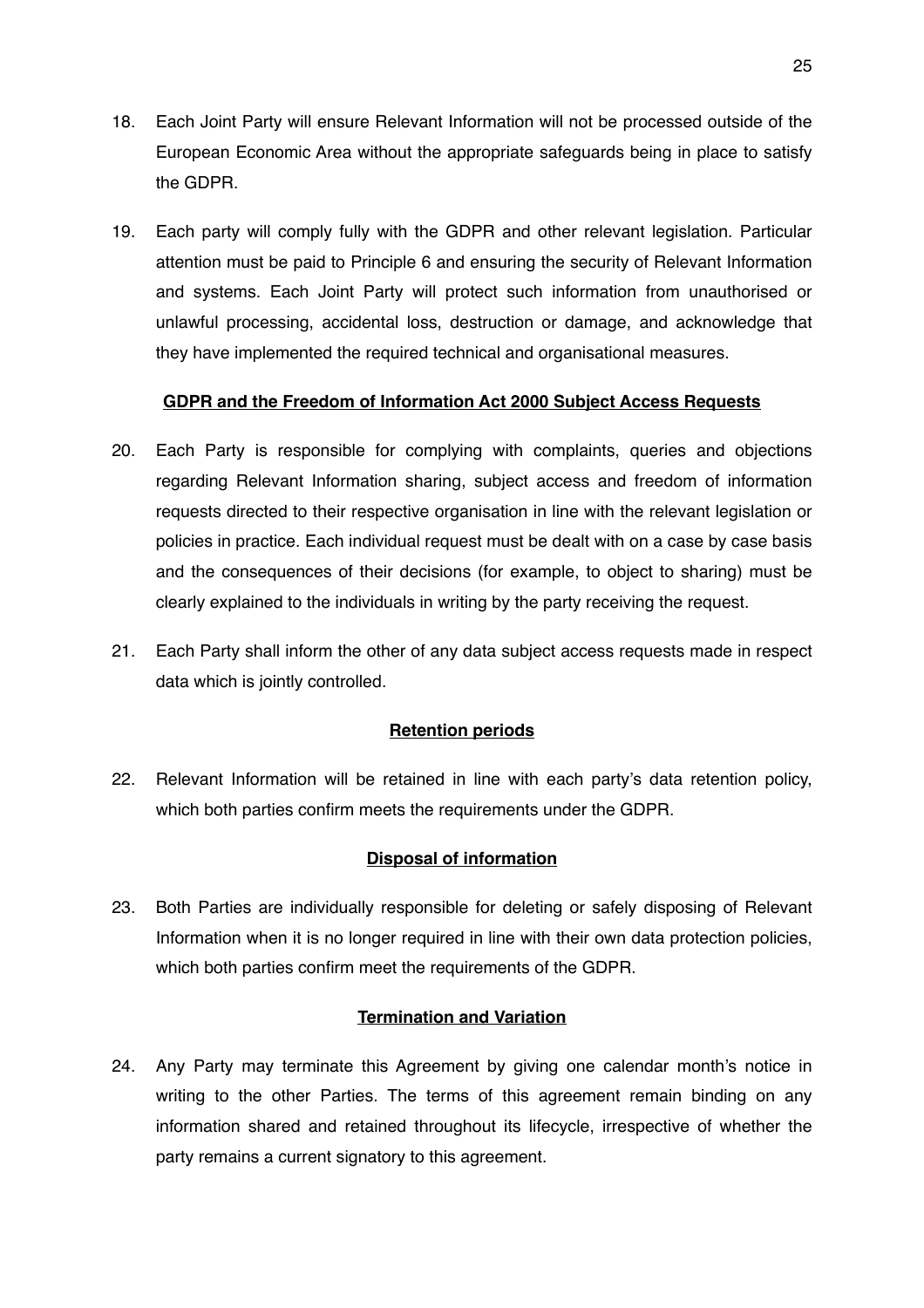- 25. Any proposed changes to the Parties involved in this Agreement, to the purposes of the information sharing, the nature or type of information shared or manner in which the information is to be processed and any other suggested changes to the terms of this Agreement must be notified immediately to key contacts within each party so that the impact of the proposed changes can be assessed.
- 26. This Agreement shall be governed and construed in accordance with English Law and the parties agree to submit to the exclusive jurisdiction of the Courts of England and Wales.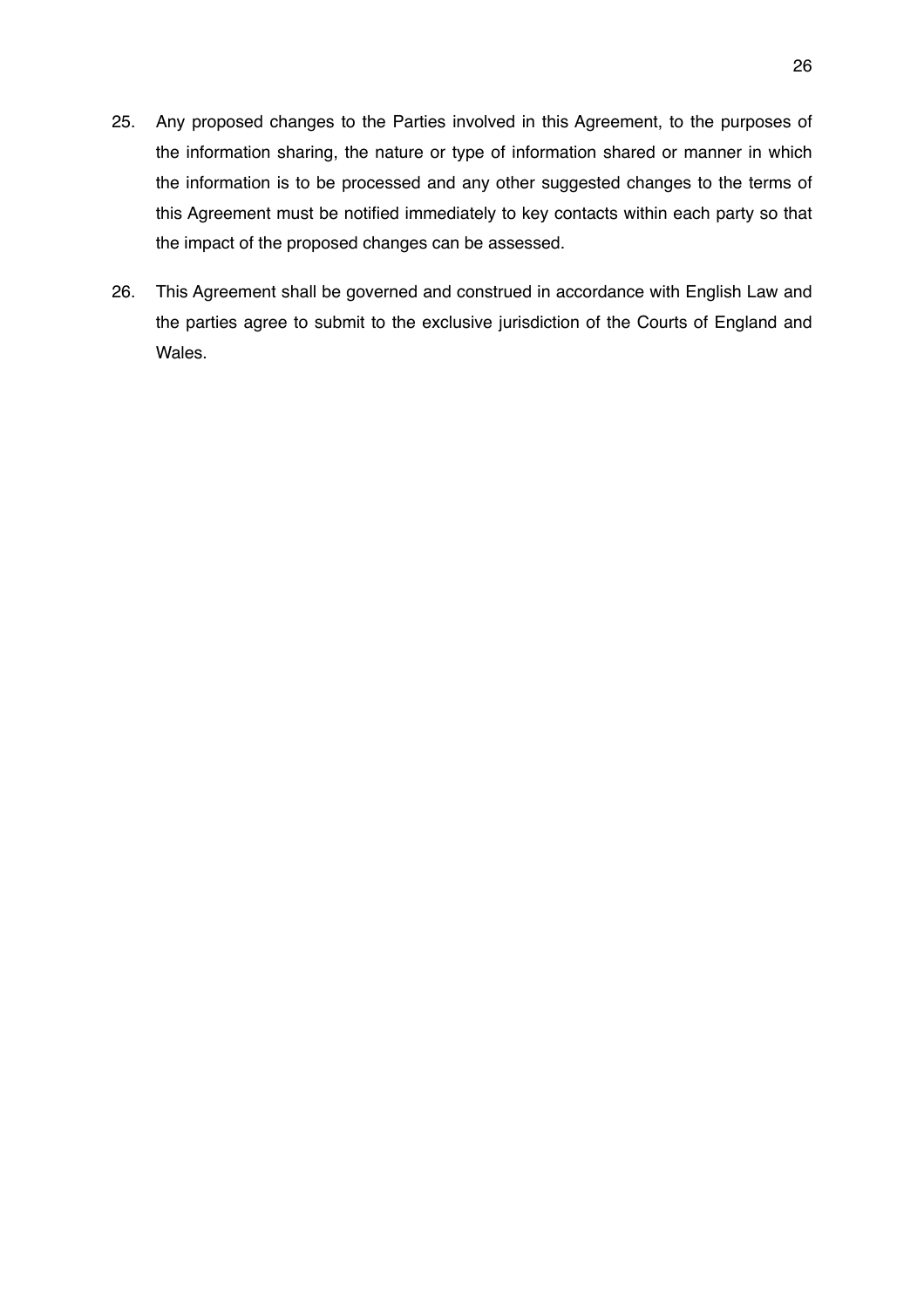# **DATA CONTROLLER AND DATA PROCESSOR AGREEMENT**

## *Between*

Thaiza Khan

Registered Data Controller Ref No.

*And* 

Any Data Processor instructed or contracted by Thaiza Khan to carry out any form of data processing

# *Dated*

The date instructions are received, or a contract for services is formed

# **Introduction**

- 1. Thaiza Khan will instruct Data Processors to act to process personal data for which Thaiza Khan is the applicable Data Controller.
- 2. Because the services require the processing of personal data and sensitive personal data, the GDPR is engaged. Thaiza Khan remains the Data Controller and legally responsible for that data processing under the GDPR.
- 3. The 6th Principle of the GDPR requires a Data Controller, when using the services of another organisation or company to process personal data on their behalf (a Data Processor), to:
	- a) Choose a Data Processor which can provide sufficient guarantees about their data security measures to protect the personal data they will be processing as part of the contract
	- b) Take reasonable steps to make sure those security measures are in place and sustained
	- c) Document what the Data Processor is allowed to do with the personal data in a written contract. The contract must include: what they can and what they cannot do with the personal data; what security measures must be in place to protect the data; what procedures must be followed if there is a data breach; and any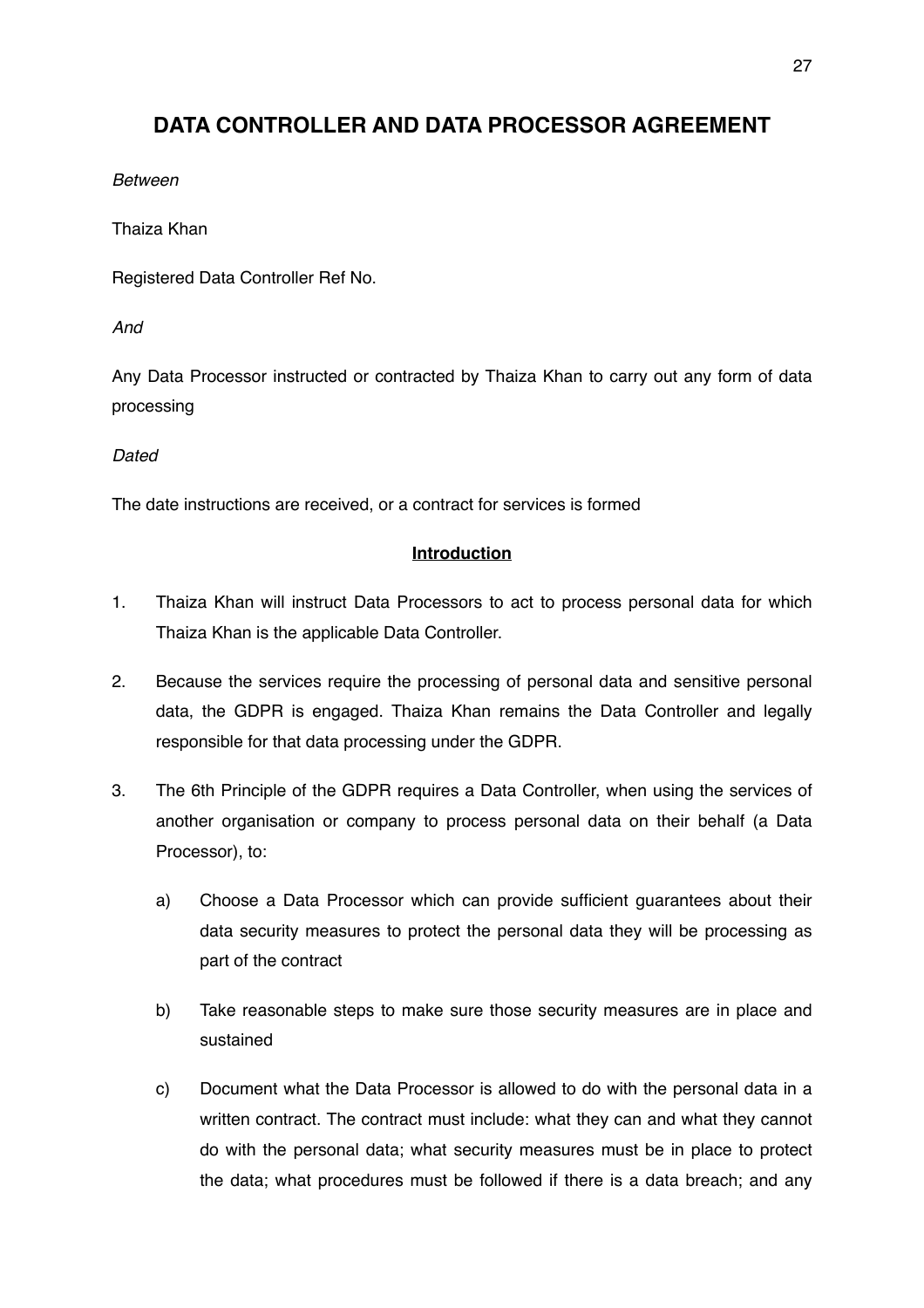other arrangements i.e. sub-contracting, termination of contract etc. that needs to be included to secure and control the data, including the requirement for the Data Processor to comply with obligations equivalent to those imposed on the Data Controller by the 6th Principle.

- d) Take steps to ensure that: the personal data remains protected; the liabilities and risks are appropriately managed; data is processed lawfully; and the contract is legally enforceable.
- e) Not allow processing of personal data unless the processing is carried out under the written contract, and only when the Data Processor is instructed to process personal data by the Data Controller.
- 4. Thaiza Khan as a Data Controller wishes to engage the services of the Provider as a Data Processor to process personal data which Thaiza Khan controls as a Data **Controller**

# **Parties**

- 5. This Data Controller and Data Processor Agreement ("Agreement") is between:
	- (1) Thaiza Khan as a Data Controller
	- And
	- (2) Any Data Processor (within the meaning of the GDPR) instructed or contracted by Thaiza Khan to provide services where personal data controlled by Thaiza Khan is processed ("the Provider")

(each "a Party" and jointly "the Parties")

### **Supplemental Agreement**

- 6. This Agreement is supplemental to any other separate contract entered into between the Parties (a "Main Contract") and exists to ensure that there are sufficient security guarantees in place for the safe processing of personal data and sensitive personal data in accordance with the GDPR.
- 7. Information to which this Agreement relates must be handled in accordance with the appropriate legislative and regulatory environment and each Party's relevant policies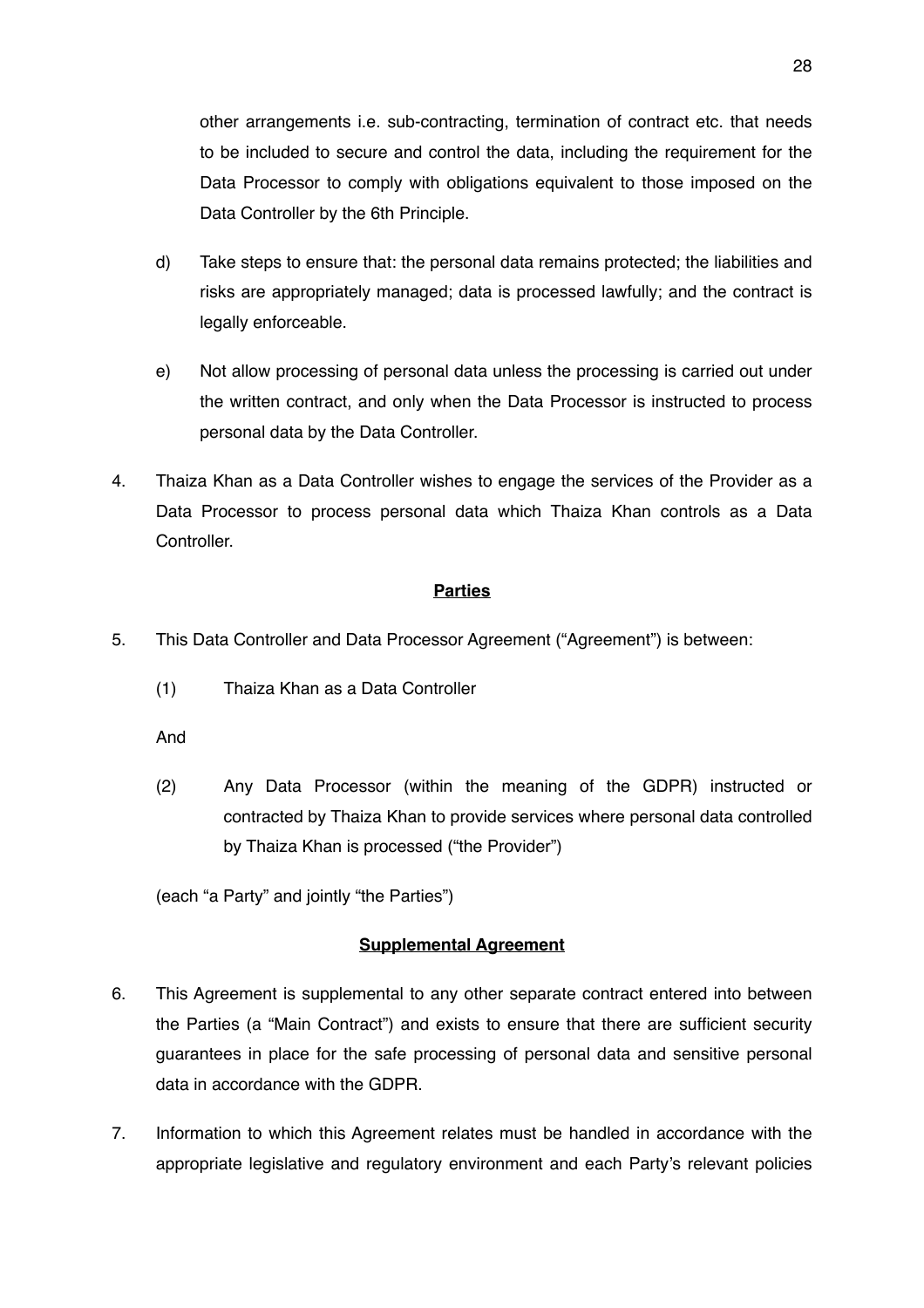and procedures.

## **Commencement of Agreement**

8. This Agreement will commence immediately upon Thaiza Khan sending instructions to, or contracting with, the Provider to carry out any task involving the processing of personal data and upon the transfer of any personal data to such a Data Processor in any event.

# **Length of Agreement**

9. This Agreement will remain in place until terminated by either Party or until the Provider ceases to process personal data for Thaiza Khan under any Main Contract.

# **Data Controller Rights and Responsibilities**

- 10. Thaiza Khan is the Data Controller of the personal data and is responsible for ensuring it is processed fairly and lawfully and in accordance with the GDPR.
- 11. Under the GDPR, it is the legal duty of a Data Controller to ensure the data protection Principles are met when personal data he or she controls is processed, unless an exemption applies.
- 12. Thaiza Khan remains legally responsible for the data processing carried out by the contracted Provider as Data Processor.
- 13. Thaiza Khan shall not instruct the Provider to process personal data under this Agreement where there is not a secure basis in law for that data to be processed.
- 14. Thaiza Khan, as the Data Controller, is entitled during the term of this Agreement to require the Provider to provide reasonable assurances that technical and organisational security measures adequately protect the personal data it is contracted to process.

### **Data Processor Responsibilities**

- 15. As a Data Processor the Provider shall at all time process personal data only as instructed to do so by Thaiza Khan as the Data Controller and in accordance with the GDPR and this Agreement.
- 16. The Provider shall have in place appropriate technical and organisational security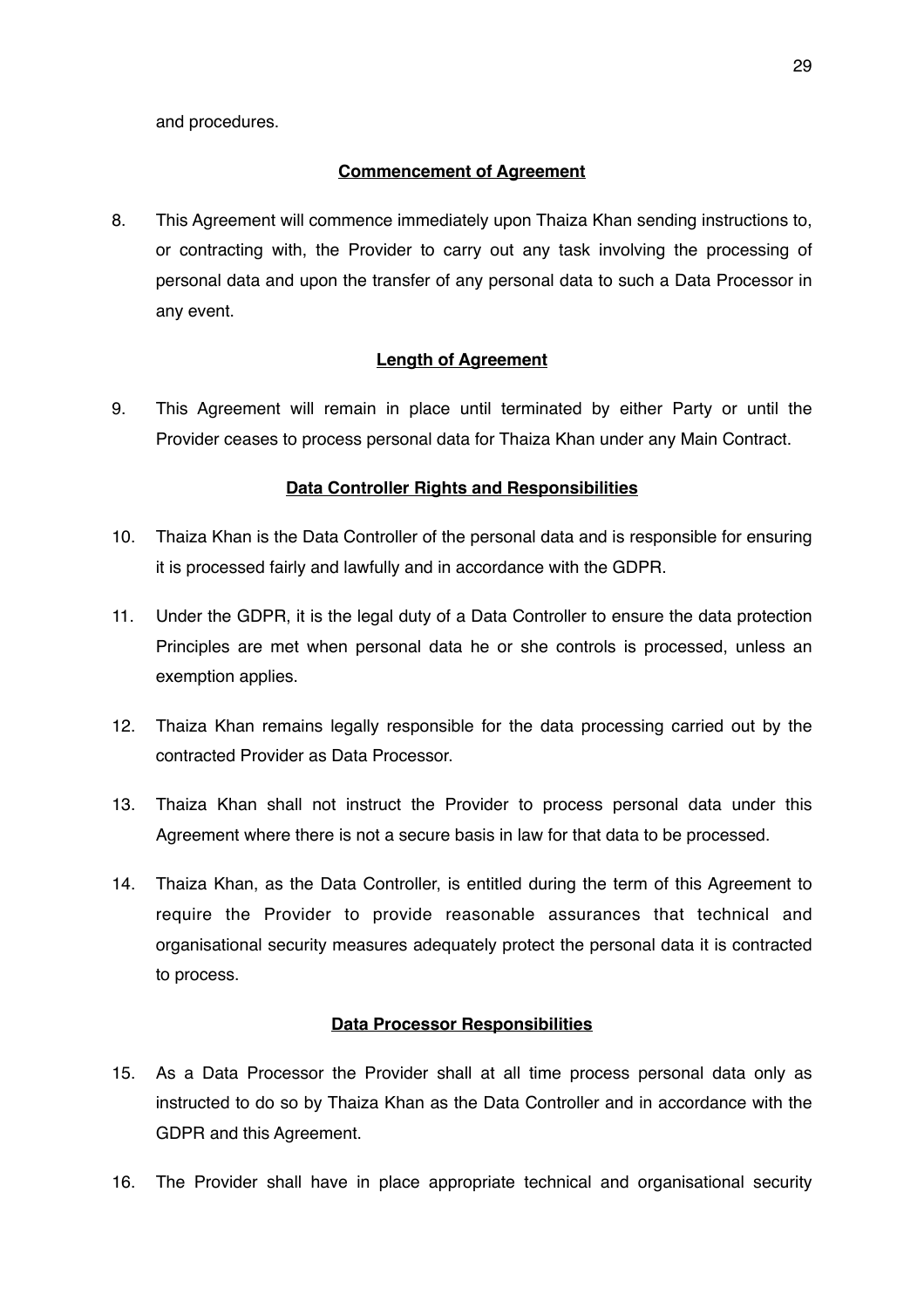measures that protect the personal data it is contracted to process on behalf of the Data Controller from unauthorised or unlawful processing, accidental loss, destruction or damage.

- 17. The Provider shall provide reasonable assurances and guarantees to Thaiza Khan as required that those technical and organisational security measures in place are both appropriate and effective in protecting the processing of personal data.
- 18. The Provider agrees to maintain good information governance standards and practices, by meeting or exceeding the data protection requirements relevant for its services.
- 19. The Provider shall not share the personal data with any third party without the prior written permission of Thaiza Khan or process personal data in any way or for any purpose that it has not been instructed and authorised by Thaiza Khan, or sub-contract a third party to process Thaiza Khan's personal data without the prior knowledge and written agreement of Thaiza Khan, and only then having provided all the necessary assurance and guarantees of their adequate organisational and technical security measures.
- 20. The Provider shall not transfer or permit the transfer of the personal data on to any territory outside the European Economic Area without the prior knowledge and written agreement of Thaiza Khan.

#### **Data Security Requirements**

- **21.** The Provider shall:
	- **a)** Have regard to the state of technological development and to the cost of implementing any measures, provide a level of security (including appropriate technical and organisational measures) appropriate to the harm that might result from unauthorised or unlawful processing of personal data or the accidental loss, damage or destruction of personal data and the nature of that personal data.
	- **b)** Ensure that access to the personal data is limited to those employees who need access to meet the Provider's obligations under this Agreement.
	- **c)** Take reasonable steps to ensure the reliability of their personnel who have access to Thaiza Khan's controlled personal data, which shall include ensuring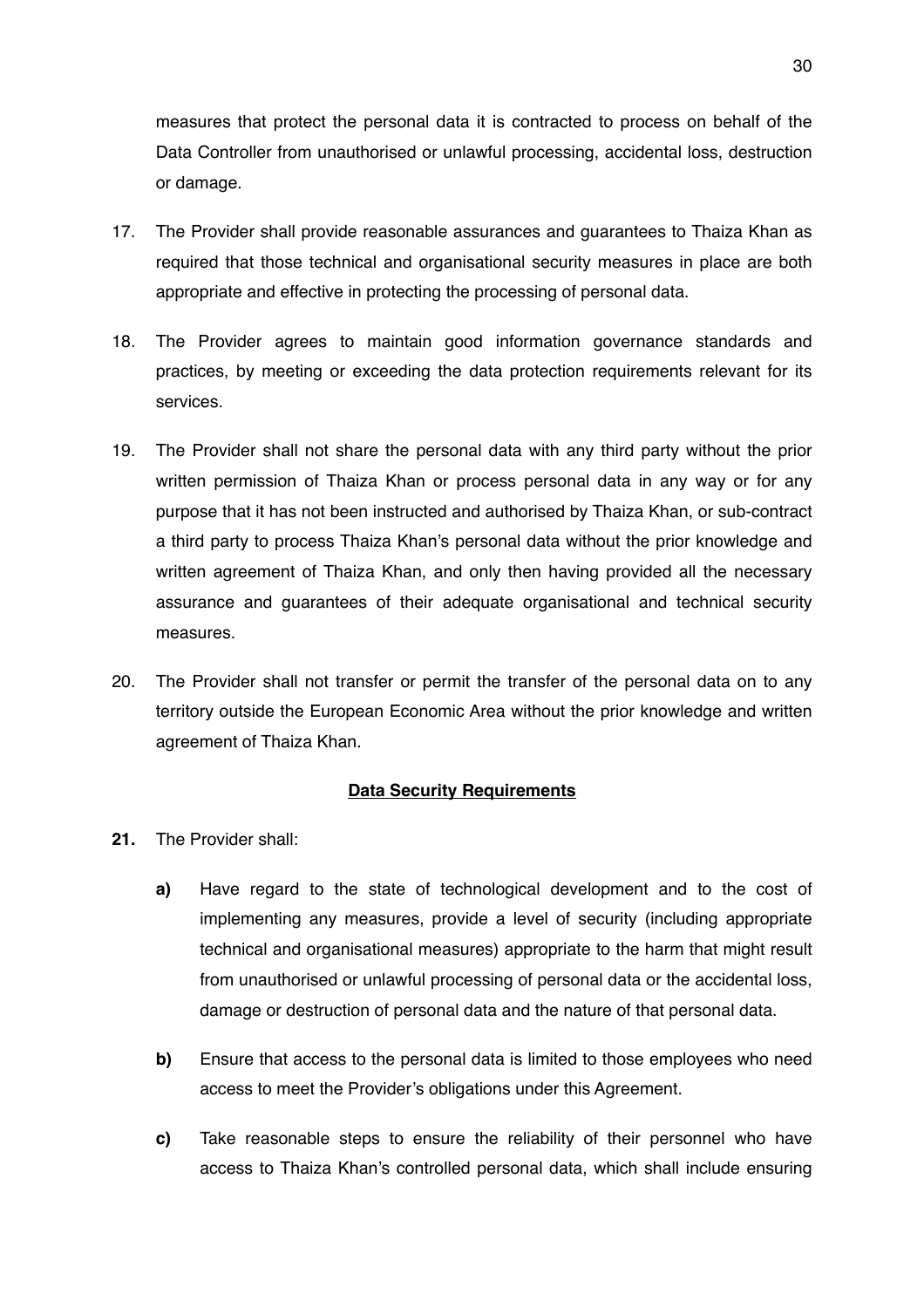that all staff engaged by the Provider: understand the confidential nature of the personal data; have received appropriate training in data protection prior to their use of the data; and have signed a written undertaking that they understand and will act in accordance with their responsibilities for confidentiality under contract.

- **d)** Ensure that it has properly configured access rights for its staff, including a welldefined starters and leavers process to ensure appropriate access control.
- **e)** Ensure that suitable and effective authentication processes are established and used to protect personal data.
- **f)** Ensure that the personal data is backed up on a regular basis and that any backup data is subject to vigorous security measures as necessary to protect the availability, integrity and confidentiality of the data
- **g)** Implement robust and tested business continuity measures to protect the confidentiality, integrity and availability of Thaiza Khan's controlled personal data.
- **h)** Encrypt data transferred electronically in accordance with national standards.
- **i)** Ensure that employees are not able to access data remotely, e.g. from home or via their own electronic device or internet portal, other than through a secure electronic network and in accordance with an organisational remote working policy.
- **j)** Only dispose of data securely and confidentially when it requires disposal.

#### **Information Breach Incident Reporting**

- 22. The Provider shall have procedures in place to monitor access and to identify unauthorised and unlawful access and use of personal data.
- 23. The Provider shall immediately report to Thaiza Khan any information security incidents relating to a personal data subject whose personal data controlled by Thaiza Khan and undertakes to also fully cooperate with Thaiza Khan's incident investigation requirements.
- 24. It is Thaiza Khan's responsibility as Data Controller to ensure that the incident is reported in accordance with the law and informing the relevant data subjects as appropriate.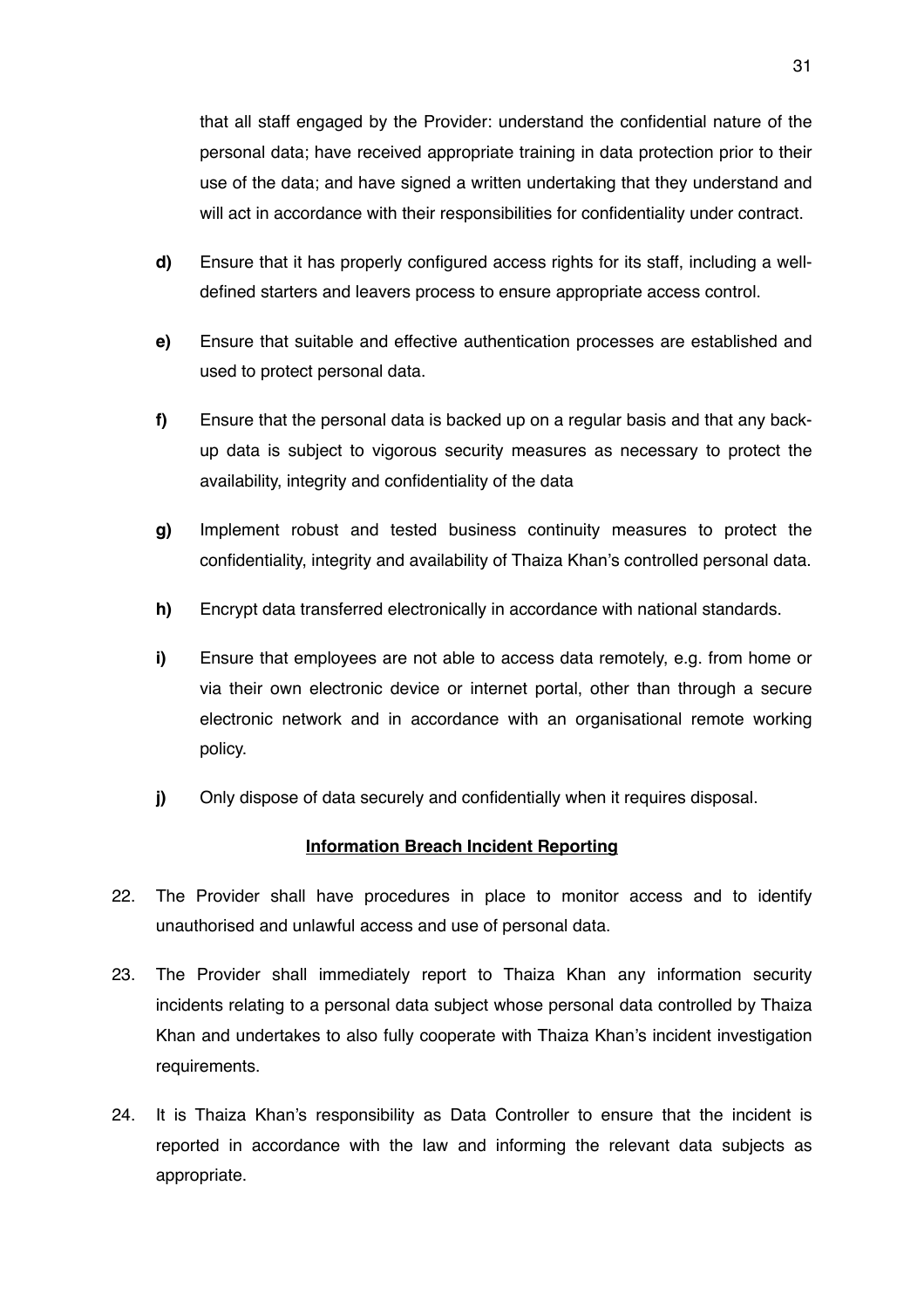# **Secure Destruction**

- 25. The Provider shall ensure that personal data held in paper form (regardless of whether originally provided by Thaiza Khan or printed from the Provider's systems) is destroyed using a cross cut shredder or subcontracted to a confidential waste company.
- 26. The Data Processor shall ensure that electronic storage media used to hold or to process personal data is destroyed or overwritten when no longer in use.
- 27. In the event of any bad or unusable sectors on electronic media that cannot be overwritten, the Provider shall ensure complete and irretrievable destruction of the media itself.
- 28. The Provider shall provide Thaiza Khan with copies of all relevant overwriting verification reports and/or certificates of secure destruction of personal data at the conclusion of the contract, if requested.

# **Variations**

29. Any variation to the terms of this contract shall be agreed in writing by the Parties and in accordance with the contract management conditions set out in any Main Contract.

### **Dispute Resolution**

30. The Parties shall aim to resolve all disputes, differences and questions by means of co-operation and consultation and in accordance with any dispute resolution process specified in the Main Contract.

### **Termination**

- 31. Thaiza Khan may terminate this Agreement with immediate effect by written notice to the Provider on or at any time after the occurrence of an event that gives rise to an information security incident or otherwise poses a risk of non-compliance with the data protection principles.
- 32. Upon this Agreement ending the Provider shall securely return any personal data held or make arrangements for its secure destruction upon being instructed to do so by Thaiza Khan.

# **PRIVACY NOTICE**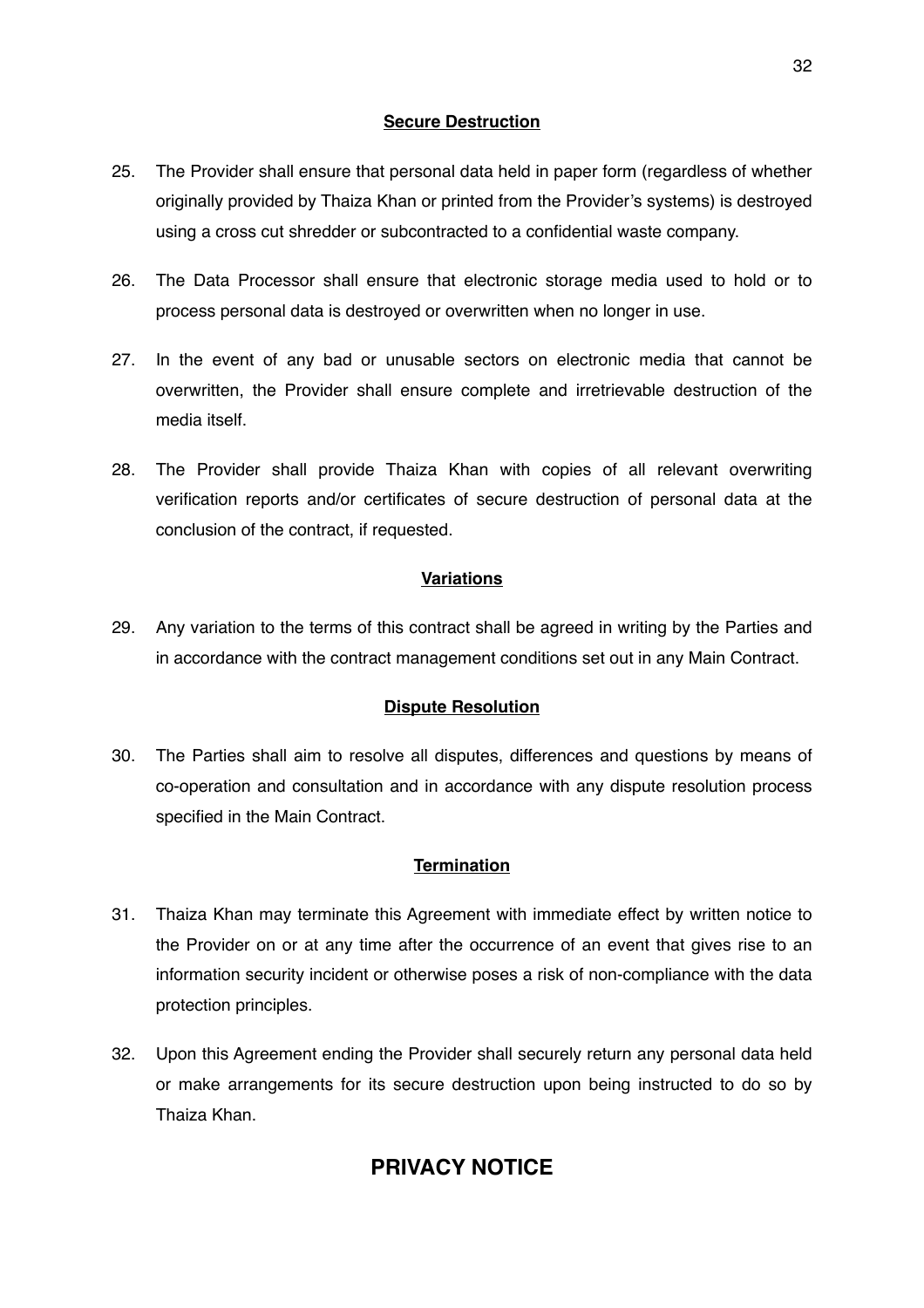I will take all possible steps to protect your personal information. I am determined to do nothing that would infringe your rights or undermine your trust. This Privacy Notice describes the information I collect about you, how it is used and shared, and your rights regarding it.

# **Privacy Notice for Data Subjects under Article 13 GDPR**

This Privacy Notice applies to data subjects who have sent me their personal data.

# **Privacy Notice for Data Subjects under Article 14 GDPR**

This Privacy Notice applies to data subjects who have not sent me their personal data but where I have received that personal data via a third party.

# **Data Controller**

I am registered with the ICO as a Data Controller for the personal data that I hold and process as a barrister. My registered address is Chambers of Stephen Hockman QC, 6 Pump Court, Temple, London, EC4Y 7AR and my ICO registration number is [insert number]

# **Data Collection**

All the information that I hold about you is provided to or gathered by me in the course of a case and/or proceedings and/or for another reason connected to my practice as a barrister. If you have instructed me via a solicitor, your solicitor and I are Joint Data Controllers and we will tell you why we need the information and how we will use it. If you have instructed me via direct access or have not instructed me to represent you, I will be the applicable Data Controller and I will tell you why I need the information and how I will use it

I collect and process both personal data and special categories of personal data as defined in the GDPR. This includes:

- Names
- **Emails**
- Phone numbers
- Addresses
- Payment or bank details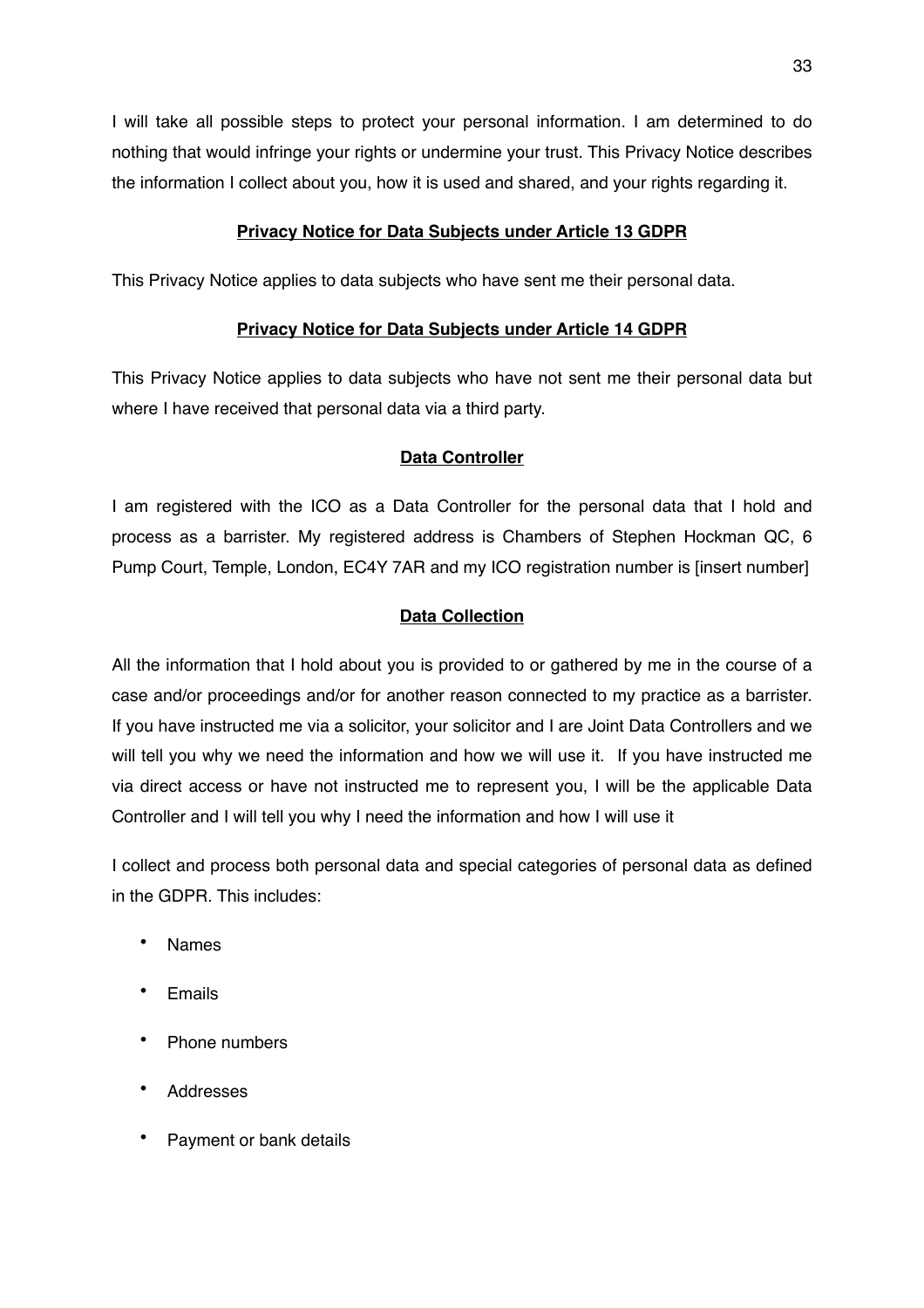- Dates of birth
- Location details
- Financial information
- Medical Records
- Criminal Records

# **Lawful Basis for Processing**

The GDPR requires all organisations that process personal data to have a Lawful Basis for doing so. The Lawful Bases identified in the GDPR are:

- Consent of the data subject
- Performance of a contract with the data subject or to take steps to enter into a contract
- Compliance with a legal obligation
- To protect the vital interests of a data subject or another person
- Performance of a task carried out in the public interest or in the exercise of official authority vested in the controller
- The legitimate interests of the data controller, or a third party, except where such interests are overridden by the interests, rights or freedoms of the data subject

Examples of legitimate interests include:

- Where the data subject is a client or in the service of the controller
- Transmission within a group of undertakings for internal administrative purposes
- Processing necessary to ensure network and information security, including preventing unauthorised access
- Processing for direct marketing purposes, or to prevent fraud
- Reporting possible criminal acts or threats to public security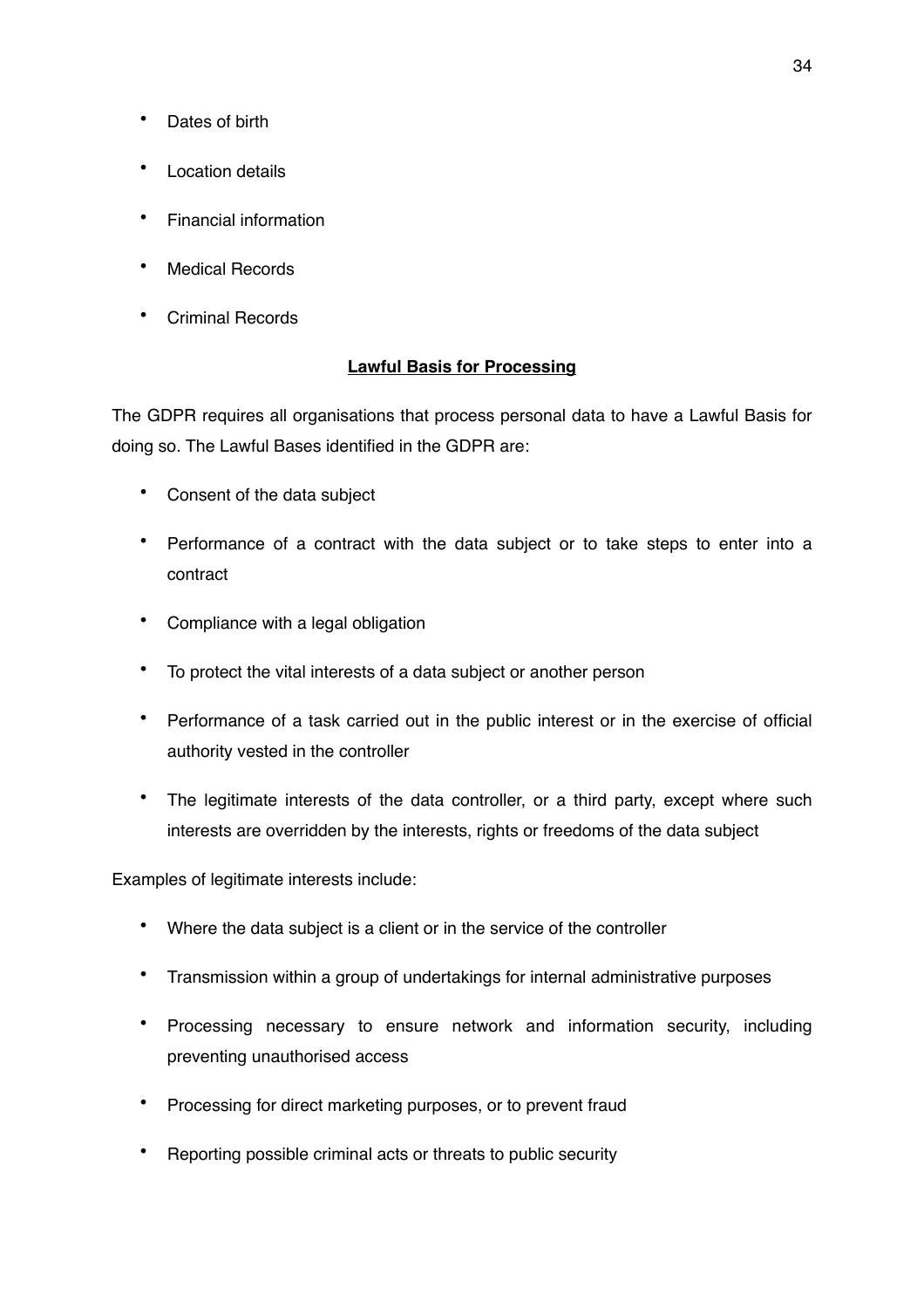The Lawful Basis on which I will process your data is that of my legitimate interests and my legitimate interests are, variously as the case may be:

- That I need to process your personal data as you are my lay client and I cannot represent you without processing your personal data.
- That you are a potential client and I need to process your personal data to market to you or to engage with you with a view to you becoming my client.
- That you are part of an instructing body or professional client such as a firm of solicitors or instructing department, and I cannot be instructed by you without processing your personal data.
- That you are a member, employee, contractor, staff member, pupil or mini-pupil of Chambers, or a prospective member of any of those classes of person, and I need to process your personal data in order to facilitate that relationship.
- That you are an opponent on a case, an employee of the Courts or another tribunal, a witness, family member or friend or other contact of my client, a judge or other decision maker, a member of a regulatory body such as the BSB, a member of the Bar Council, or any other third party of any other description whose personal data I will process for any reason howsoever connected to my practice, and in each case I will need to process your personal data in order to operate as a barrister.

#### **Use**

I use your information to:

- Provide legal advice and representation
- Assist in training pupils and mini-pupils
- Investigate and address your concerns
- Communicate with you about news, updates and events
- Investigate or address legal proceedings relating to your use of my services/ products, or as otherwise allowed by applicable law
- Make statutory returns as required by HMRC, the BSB or any other body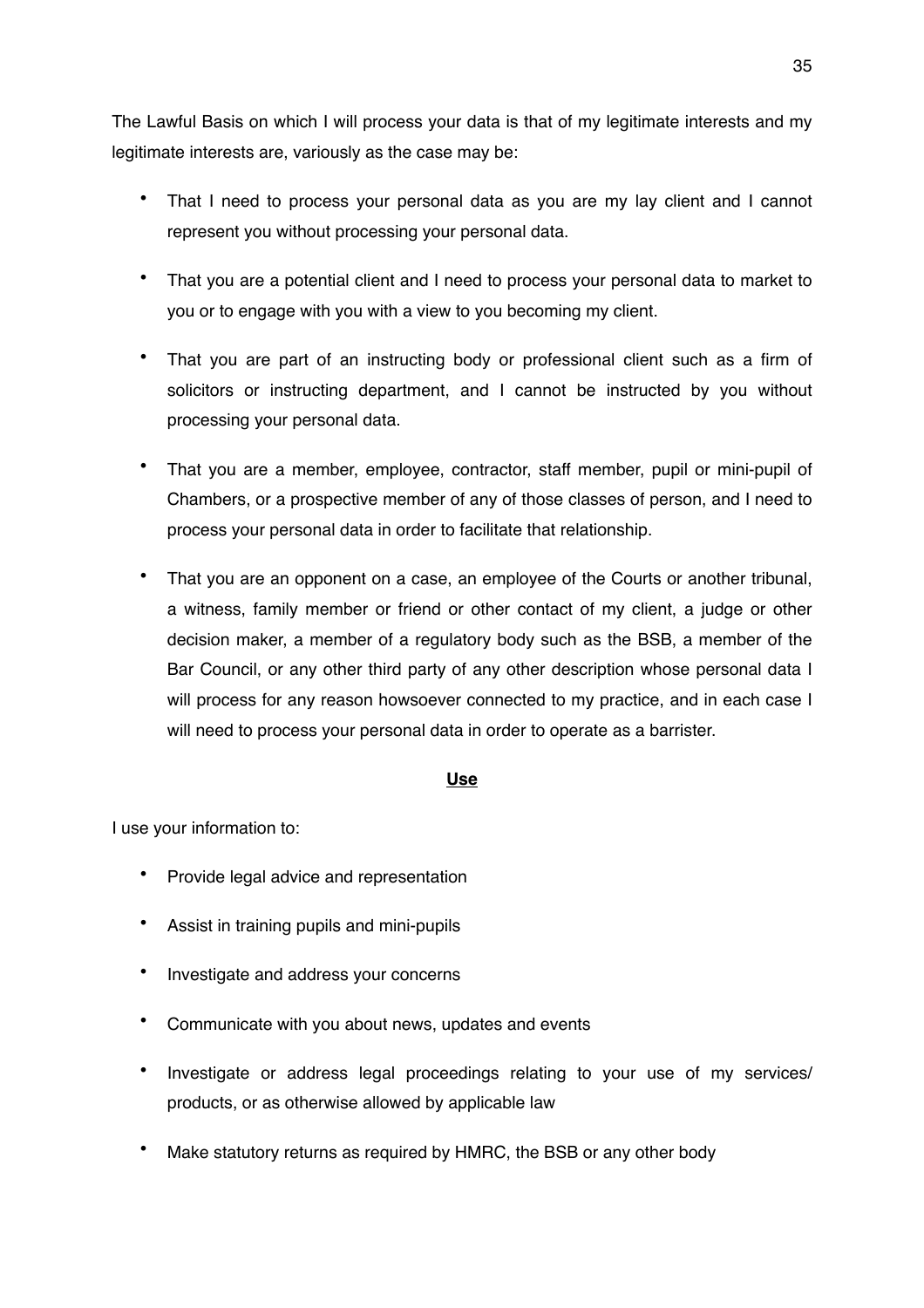I do not use automated decision-making in the processing of your personal data.

# **Sharing**

I may share your personal data with:

- Instructing solicitors or departments
- Pupils or mini-pupils under my training or under the training of other members of **Chambers**
- Other members of my Chambers
- Opposing counsel
- My Chambers management and staff who provide administrative services such as clerks
- The Bar Standards Board or other regulatory body or legal advisors in the event of a dispute or other legal matter
- Law enforcement officials, government authorities, or other third parties to meet my legal obligations
- Publicly by way of marketing or advertisement where your case has been published in a law report or otherwise
- Judicial appointment bodies or legal rankings services
- Service providers carrying out services for me, such as ICT or internet service providers

# **Transfers Outside the UK**

I transfer personal data to third countries or international organisations using identified safeguards because I need to do so in order to operate a cloud computing data storage model for my practice.

I am satisfied that such transferred data is fully protected and safeguarded as required by the GDPR.

# **Retention**